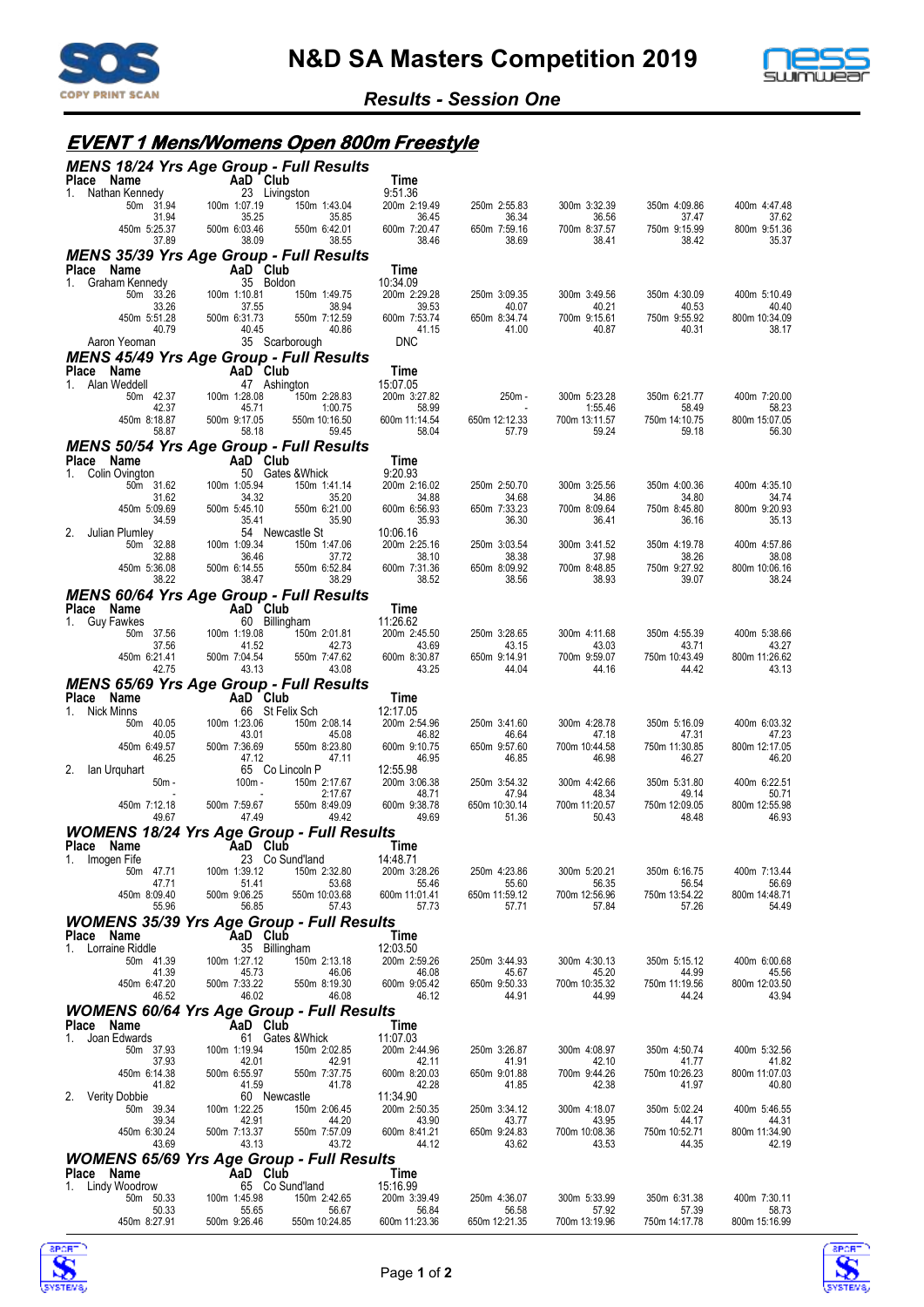

# **N&D SA Masters Competition 2019**



#### *Results - Session One*

| .<br>- <del>- - - - - - - - - - - -</del> |         |       |       |      |       |       |       |      |  |  |
|-------------------------------------------|---------|-------|-------|------|-------|-------|-------|------|--|--|
|                                           | $- - -$ | EO EI | 30.00 | ro r | uu.   | rn.   | 57.00 | nu   |  |  |
|                                           | 57.80   | 58.5P | 58.39 | ບບ.ບ | ບ≀.ວະ | 00. O | 31.OZ | JJ.Z |  |  |
|                                           | .       | JU.JJ | .     | .    | .     | .     |       |      |  |  |



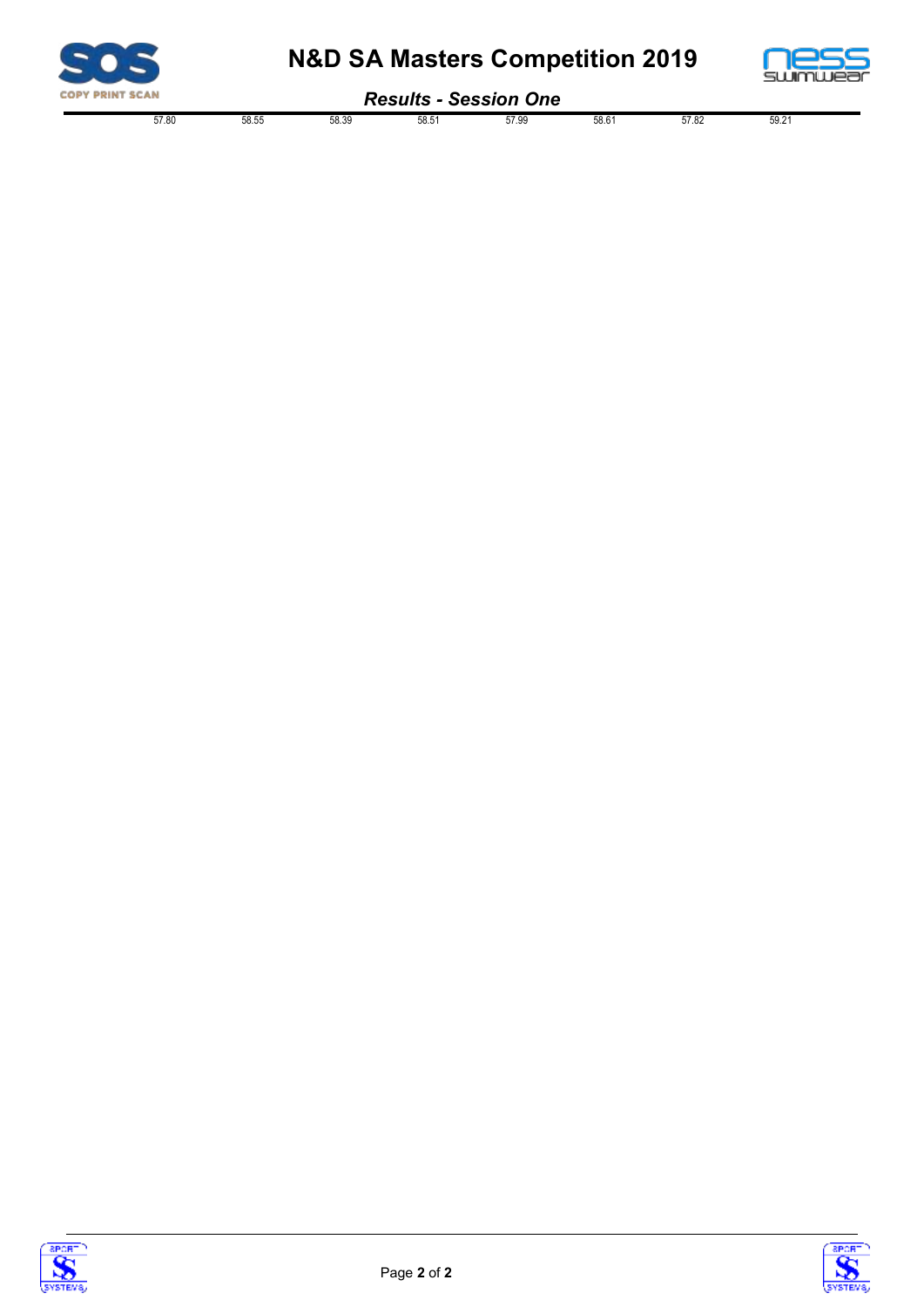



#### **EVENT 2 Mens Open 100m Butterfly**

| 18/24 Yrs Age Group - Full Results<br>Place Name<br>Nicholas Gowland<br>1.          | AaD Club<br>23 | Billingham               | Time<br>58.09                     | 50<br>27.41          | 27.41 |
|-------------------------------------------------------------------------------------|----------------|--------------------------|-----------------------------------|----------------------|-------|
| 2.<br>Lucas Lowery                                                                  |                | 21 AJ Newcastle          | 1:03.25                           | 29.24                | 29.24 |
| 3. Nathan Kennedy                                                                   |                | 23 Livingston            | 1:07.74                           | 30.70                | 30.70 |
| 35/39 Yrs Age Group - Full Results<br>Place Name<br><b>Nick Valetine</b><br>$1_{-}$ | AaD Club       | 38 Tynemouth             | Time<br>1:02.30                   | 50<br>29.14          | 29.14 |
| 2. Ross Canning                                                                     |                | 37 Wear Valley           | 1:06.46                           | 24.00                | 24.00 |
| 40/44 Yrs Age Group - Full Results<br>Place Name<br>Phil Horner<br>2. Ian Taylor    | AaD Club<br>41 | Eston<br>43 Darlington M | <b>Time</b><br>1:14.43<br>1:16.45 | 50<br>34.59<br>34.98 | 34.59 |
|                                                                                     |                |                          |                                   |                      | 34.98 |
| 50/54 Yrs Age Group - Full Results<br>Place Name<br>Graeme Liston<br>1.             | AaD Club       | 54 Tynemouth             | <b>Time</b><br>1:16.94            | 50<br>34.73          | 34.73 |
| 2. Paul Gibson                                                                      |                | 54 Carlisle Ag           | 1:24.20                           | 36.04                | 36.04 |
| 60/64 Yrs Age Group - Full Results<br>Place Name<br>1. Guy Fawkes                   | AaD Club       | 60 Billingham            | Time<br>1:20.78                   | 50<br>37.04          | 37.04 |
| 65/69 Yrs Age Group - Full Results<br>Place Name<br>1. Ian Urguhart                 | AaD Club       | 65 Co Lincoln P          | Time<br>1:27.39                   | 50<br>40.33          | 40.33 |
| 70/74 Yrs Age Group - Full Results<br>Place Name<br>Graeme Shutt                    | AaD Club       | 70 Co Sund'land          | <b>Time</b><br><b>DNC</b>         | 50                   |       |
| 75/79 Yrs Age Group - Full Results<br>Place Name<br>1. Norman Stephenson            | AaD Club<br>75 | Co Sund'land             | Time<br>1:49.98                   | 50<br>51.07          | 51.07 |



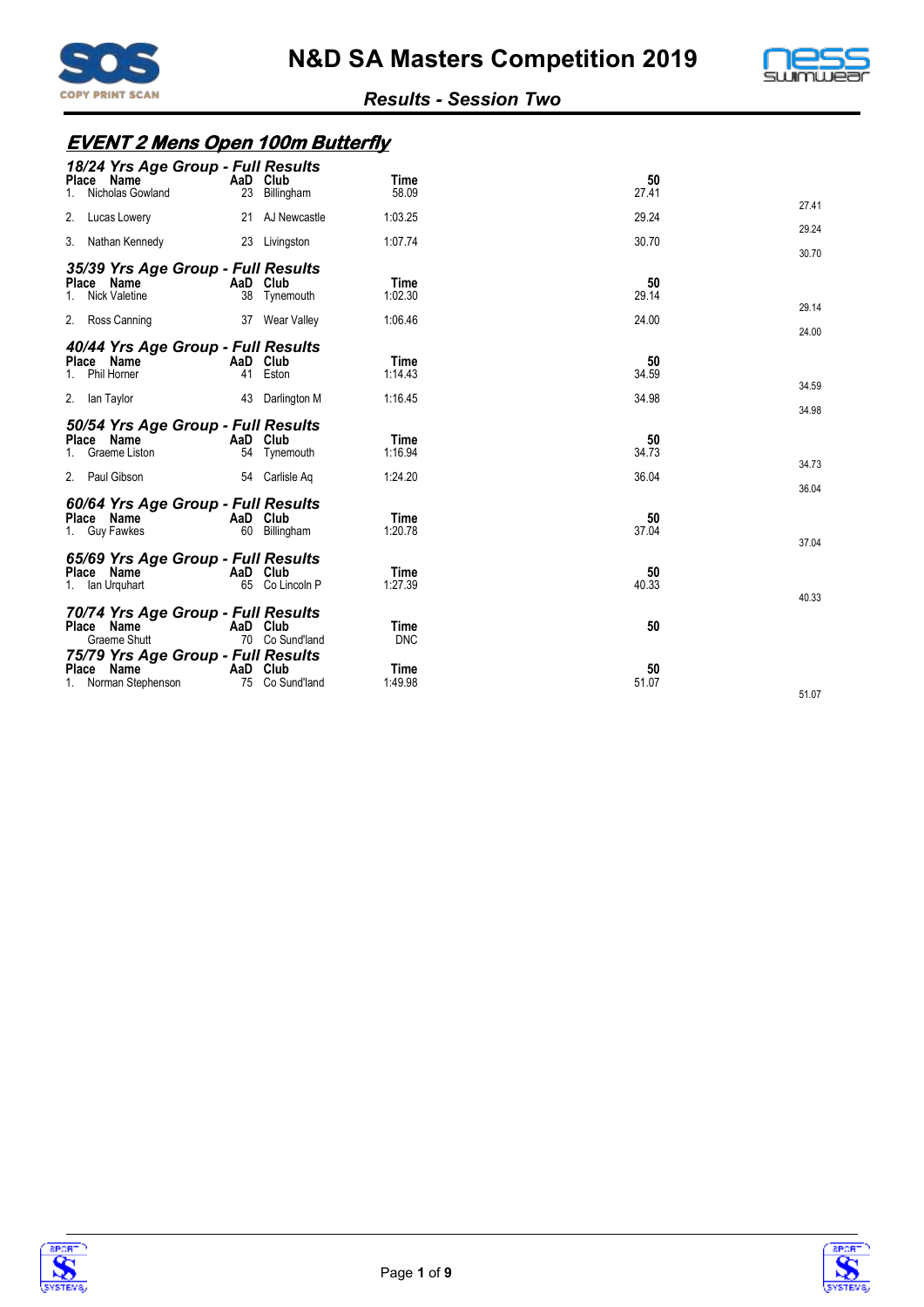



# **EVENT 3 Womens Open 100m Butterfly**

| 25/29 Yrs Age Group - Full Results<br>Place Name<br>Amii Turnbull      | 25 | AaD Club<br>Co Sund'land       | Time<br>1:13.41 | 50<br>33.43 | 33.43          |
|------------------------------------------------------------------------|----|--------------------------------|-----------------|-------------|----------------|
| 40/44 Yrs Age Group - Full Results<br>Place Name<br>Susan Teale        | 43 | AaD Club<br><b>Bo Kirklees</b> | Time<br>1:08.41 | 50<br>31.19 | 31.19          |
| 2. Sally Evers                                                         |    | 44 East Leeds                  | 1:14.09         | 33.69       |                |
| 3.<br>Raechel Hogg                                                     | 40 | Billingham                     | 1:30.54         | 41.10       | 33.69<br>41.10 |
| 50/54 Yrs Age Group - Full Results<br>Name<br>Place<br>1. Karen Graham |    | AaD Club<br>54 East Leeds      | Time<br>1:16.15 | 50<br>35.09 |                |
|                                                                        |    |                                |                 |             | 35.09          |



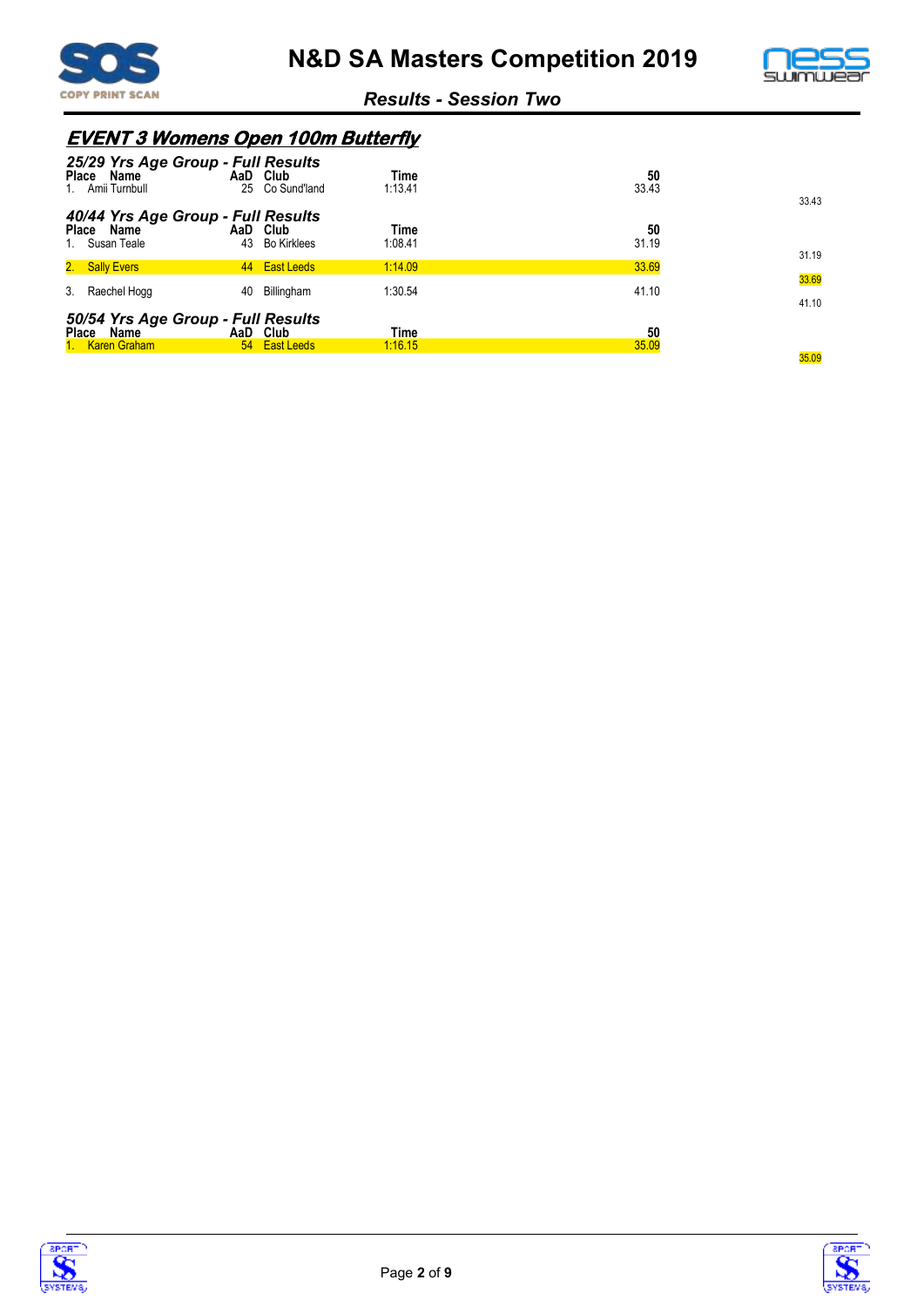



# **EVENT 4 Mens Open 50m Backstroke**

| <b>Place</b><br>1.<br>2. | 18/24 Yrs Age Group - Full Results<br><b>Name</b><br>ce Name<br>Matthew Bradley<br>Jordan Mogford | AaD Club       | 21 Sedgefield<br>20 Billingham                                                              | Cat | Time<br>28.42<br>28.98 |                                                                        |
|--------------------------|---------------------------------------------------------------------------------------------------|----------------|---------------------------------------------------------------------------------------------|-----|------------------------|------------------------------------------------------------------------|
|                          | 25/29 Yrs Age Group - Full Results<br><b>Place Name</b><br>1. Conor Crozier                       | AaD Club<br>27 | Co Sund'land                                                                                | Cat | Time<br>30.17          |                                                                        |
| 2.                       | Gareth Orr                                                                                        |                | 26 Co Sund'land                                                                             | 14  | 39.96                  |                                                                        |
|                          | 35/39 Yrs Age Group - Full Results                                                                |                |                                                                                             |     |                        |                                                                        |
| Place Name               |                                                                                                   |                | AaD Club<br>36 Co Sund'land<br>38 Tynemouth<br>37 Wear Valley                               | Cat | Time                   |                                                                        |
| 1.                       | Mark Robinson                                                                                     |                |                                                                                             |     | 30.30                  |                                                                        |
| 2.                       | Nick Valetine                                                                                     |                |                                                                                             |     | 30.44                  |                                                                        |
|                          | 3. Ross Canning                                                                                   |                | 37 Wear Valley                                                                              |     | 32.02                  |                                                                        |
|                          | 40/44 Yrs Age Group - Full Results                                                                |                |                                                                                             |     |                        |                                                                        |
|                          | Place Name                                                                                        | AaD Club       |                                                                                             | Cat | Time                   |                                                                        |
| 1. Phil Horner           |                                                                                                   | 41             | Eston                                                                                       |     | 37.51                  |                                                                        |
| 2.                       | Timothy Royle                                                                                     | 41             | Durham City                                                                                 |     | 45.33                  |                                                                        |
|                          | 45/49 Yrs Age Group - Full Results                                                                |                |                                                                                             |     |                        |                                                                        |
|                          | <b>Place Name</b><br>Robert Wood                                                                  | AaD Club       |                                                                                             | Cat | Time                   |                                                                        |
|                          |                                                                                                   | 47             | Darlington M                                                                                |     | <b>DNC</b>             |                                                                        |
|                          | 55/59 Yrs Age Group - Full Results                                                                |                |                                                                                             |     |                        |                                                                        |
|                          | Place Name <b>Allen Manuel Place Name 1</b> AaD Club<br>1. Stephen Allen 1999 East L              |                |                                                                                             | Cat | Time                   |                                                                        |
|                          |                                                                                                   |                | 59 East Leeds                                                                               |     | 33.28                  |                                                                        |
| 2. Kevin Smith           |                                                                                                   |                | 55 Newcastle St                                                                             |     | 34.65                  |                                                                        |
|                          | 60/64 Yrs Age Group - Full Results                                                                |                |                                                                                             |     |                        |                                                                        |
|                          | Place Name AaD Club                                                                               |                |                                                                                             | Cat | Time                   |                                                                        |
|                          | 1. Peter French                                                                                   |                | 61 Newcastle St                                                                             |     | 40.30                  |                                                                        |
| 2.                       | Gordon Dickinson                                                                                  |                | 60 Ashington                                                                                |     | 46.66                  |                                                                        |
|                          |                                                                                                   |                | 65/69 Yrs Age Group - Full Results                                                          |     |                        |                                                                        |
|                          | <b>Place Name</b><br>1. David Hills                                                               | AaD Club       |                                                                                             | Cat | Time                   |                                                                        |
|                          |                                                                                                   | 68             | Co Sund'land                                                                                |     | 41.55                  |                                                                        |
|                          | Richard Adams                                                                                     |                | 69 TransplantSC                                                                             |     | 56.67                  |                                                                        |
|                          |                                                                                                   |                | 70/74 Yrs Age Group - Full Results                                                          |     |                        |                                                                        |
| Place                    | Name                                                                                              | AaD Club       |                                                                                             | Cat | Time                   |                                                                        |
| 1.                       | Graeme Shutt                                                                                      |                |                                                                                             |     | 51.10                  |                                                                        |
|                          | Barry Robinson                                                                                    |                | $\begin{array}{ccc} 70 & \cup & \cup & \dots \\ 71 & \text{Co Sund'} \\ \hline \end{array}$ |     | <b>DNC</b>             |                                                                        |
|                          |                                                                                                   |                |                                                                                             |     |                        | <b>Combined Result - Multi-Disability by British Disability Points</b> |
| Place Name               |                                                                                                   | AaD Club       |                                                                                             | Cat | Time                   | <b>BDPoints</b>                                                        |
|                          | Gareth Orr                                                                                        |                | 26 Co Sund'land                                                                             | 14  | 39.96                  | 365                                                                    |



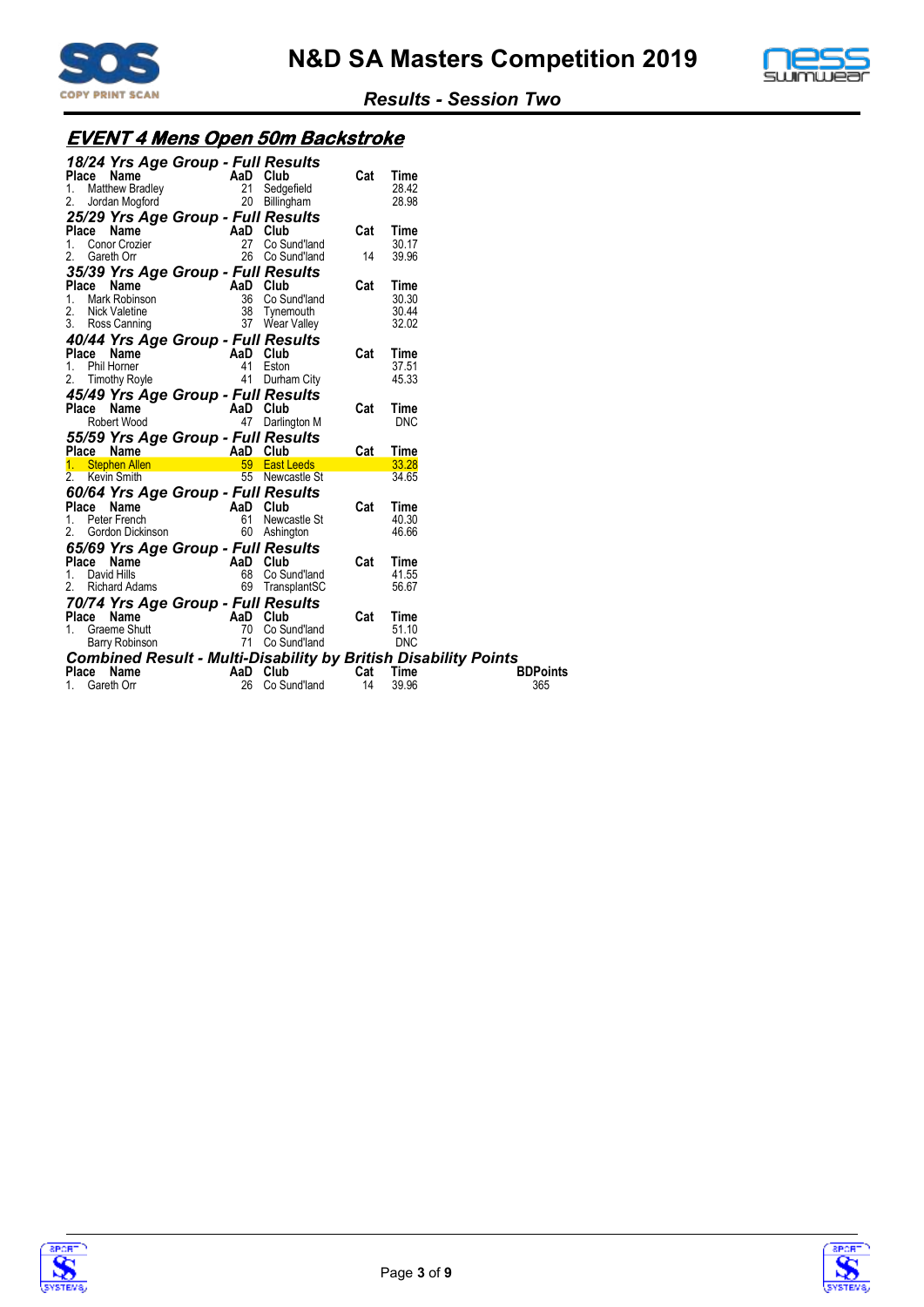



# **EVENT 5 Womens Open 50m Backstroke**

| 25/29 Yrs Age Group - Full Results<br>Name<br>Place<br>1. Hannah Robson<br>30/34 Yrs Age Group - Full Results | AaD<br>28 | Club<br><b>Boldon</b>         | Time<br>38.87       |
|---------------------------------------------------------------------------------------------------------------|-----------|-------------------------------|---------------------|
| Name<br>Place<br>1. Lisa Sheehan                                                                              | AaD<br>30 | Club<br>Billingham            | Time<br>38.90       |
| 35/39 Yrs Age Group - Full Results<br>Name<br>Place                                                           | AaD       | Club                          | Time                |
| Jenny Archer<br>1.                                                                                            | 36        | <b>Blyth</b>                  | 38.33               |
| Lorraine Riddle<br>2<br>Michelle Laverick                                                                     | 35<br>37  | Billingham<br>Eston           | 41.71<br><b>DNC</b> |
| 45/49 Yrs Age Group - Full Results                                                                            |           |                               |                     |
| Name<br>Place                                                                                                 | AaD       | Club                          | Time                |
| 1. Jayne Blizzard                                                                                             | 46        | King'f Scar                   | 42.46               |
| 2. Joanne Smith<br>3. Louise McLellan                                                                         | 48<br>49  | <b>Boldon</b><br>Co Sund'land | 46.09<br>1:03.46    |
| 50/54 Yrs Age Group - Full Results                                                                            |           |                               |                     |
| Name<br>Place                                                                                                 | AaD       | Club                          | Time                |
| Jayne Simpson<br>1.                                                                                           | 52        | <b>Boldon</b>                 | 36.02               |
| 55/59 Yrs Age Group - Full Results                                                                            |           |                               |                     |
| Name<br>Place                                                                                                 | AaD       | Club                          | Time                |
| Judith Pearson                                                                                                | 59        | Carlisle Aq                   | 36.78               |
| 65/69 Yrs Age Group - Full Results                                                                            |           |                               |                     |
| Name<br>Place<br>1. Noreen Edery                                                                              | AaD       | Club<br>68 East Leeds         | Time<br>51.25       |
|                                                                                                               |           |                               |                     |
| 70/74 Yrs Age Group - Full Results<br>Name<br>Place<br>1. Hilary Crick                                        | AaD<br>70 | Club<br>Billingham            | Time<br>53.49       |



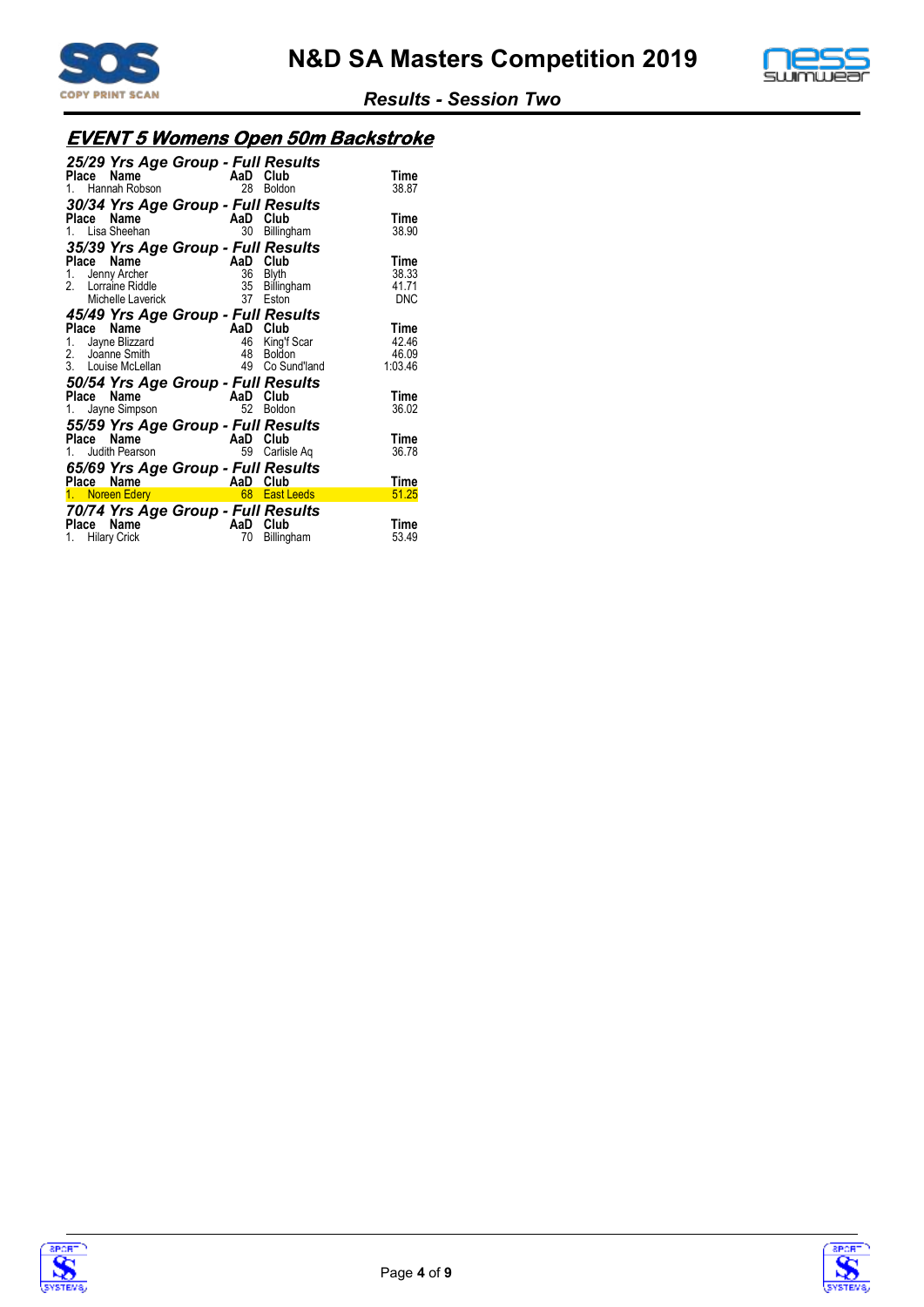



# **EVENT 6 Mens Open 100m Breaststroke**

| 18/24 Yrs Age Group - Full Results<br>Name<br>Place<br>Andrew Armstrong<br>1.     | AaD Club<br>21 | Boldon              | Time<br>1:28.91        | 50<br>39.63 |                |
|-----------------------------------------------------------------------------------|----------------|---------------------|------------------------|-------------|----------------|
| Nathan Kennedy<br>35/39 Yrs Age Group - Full Results                              |                | 23 Livingston       | DQ                     |             | 39.63          |
| Place Name<br><b>Nick Valetine</b>                                                | AaD Club<br>38 | Tynemouth           | Time<br>1:13.20        | 50<br>34.59 |                |
| 2.<br>Ross Canning                                                                | 37             | Wear Valley         | 1:21.18                | 38.02       | 34.59<br>38.02 |
| 3.<br>David Charlton                                                              | 38             | Boldon              | 1:27.97                | 40.76       | 40.76          |
| <b>Christopher Smails</b><br>4.                                                   |                | 37 Darlington M     | 1:45.88                | 50.14       | 50.14          |
| 40/44 Yrs Age Group - Full Results<br>Place Name<br>Phil Horner<br>1.             | AaD Club<br>41 | Eston               | <b>Time</b><br>1:26.99 | 50<br>41.35 | 41.35          |
| 2.<br>Christopher Williams                                                        | 44             | Billingham          | 1:28.88                | 39.23       | 39.23          |
| 3. Timothy Royle                                                                  | 41             | Durham City         | 1:29.11                | 39.74       | 39.74          |
| 45/49 Yrs Age Group - Full Results<br>Place Name<br>Alan Weddell                  | AaD Club<br>47 | Ashington           | <b>Time</b><br>1:28.38 | 50<br>42.73 | 42.73          |
| 2. Tim Lowes                                                                      | 49             | Stokesley           | 1:29.53                | 41.37       | 41.37          |
| 65/69 Yrs Age Group - Full Results<br>Place Name<br>$1 \quad$<br>Peter Garland    | AaD Club<br>65 | <b>Hull Masters</b> | <b>Time</b><br>1:27.50 | 50<br>40.54 |                |
| 2.<br>lan Urquhart                                                                | 65             | Co Lincoln P        | 1:32.21                | 44.88       | 40.54<br>44.88 |
| 3.<br><b>Peter Watts</b>                                                          | 67             | Tynemouth           | 1:44.46                | 47.76       | 47.76          |
| <b>Richard Adams</b><br>4.                                                        | 69             | TransplantSC        | 2:02.87                | 56.28       | 56.28          |
| <b>Brian Taylor</b><br>75/79 Yrs Age Group - Full Results<br>Name<br><b>Place</b> | AaD Club       | 69 Adwick           | <b>DNC</b><br>Time     | 50          |                |
| 1. Norman Stephenson                                                              | 75             | Co Sund'land        | 1:47.41                | 52.51       | 52.51          |



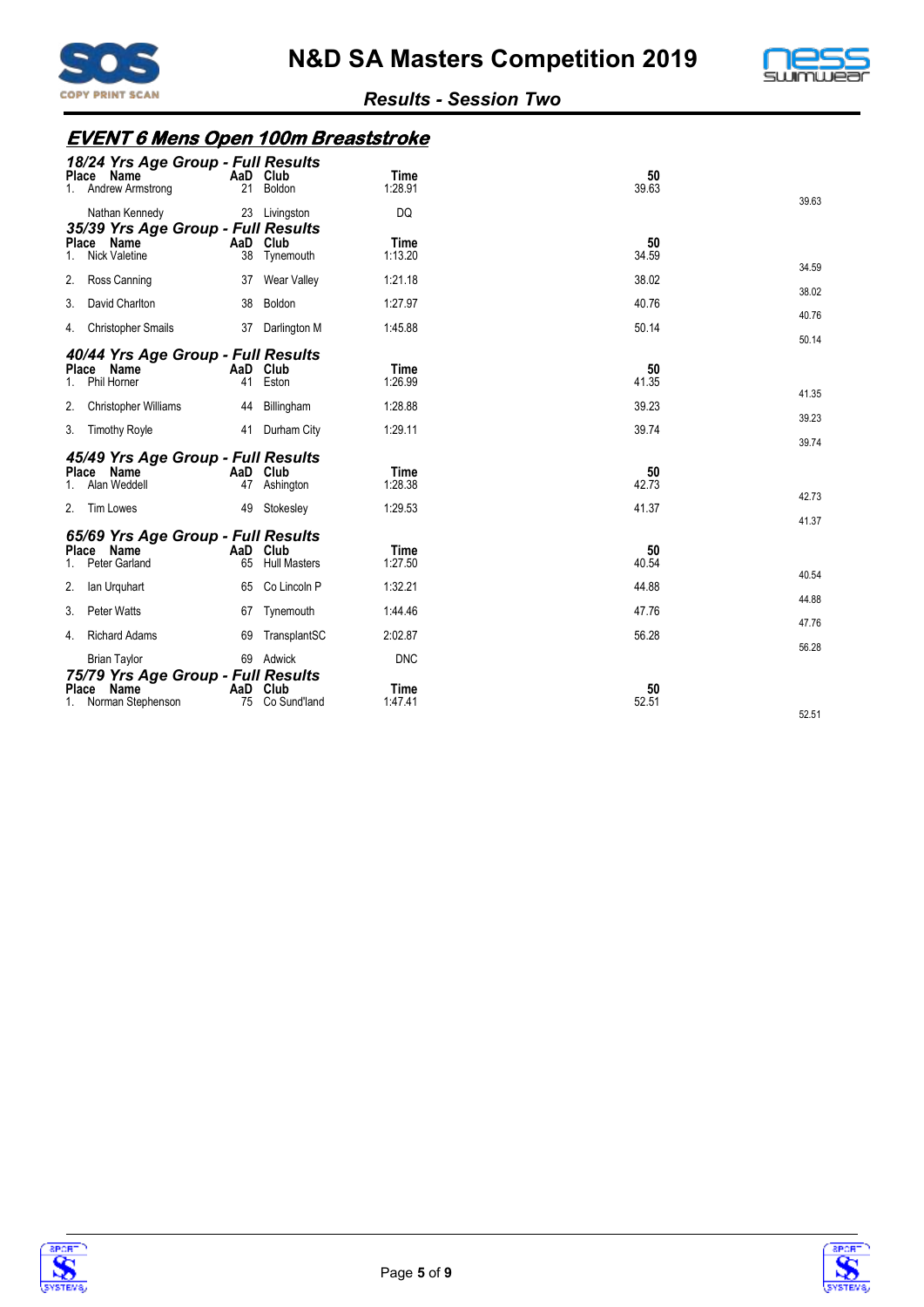



# **EVENT 7 Womens Open 100m Breaststroke**

| 18/24 Yrs Age Group - Full Results      |                            |                 |             |
|-----------------------------------------|----------------------------|-----------------|-------------|
| Place Name AaD Club                     |                            | Time            | 50          |
| 1. Hannah Rosumek 19 Beau Sejour        |                            | 1:29.02         | 41.97       |
| 40/44 Yrs Age Group - Full Results      |                            |                 |             |
| <b>Example 2</b> AaD Club<br>Place Name |                            | Time            | 50          |
| 1. Sally Evers                          | <b>East Leeds</b>          | 1:26.65         | 40.42       |
| 45/49 Yrs Age Group - Full Results      |                            |                 |             |
| <b>Example 2</b> AaD Club<br>Place Name |                            | Time            | 50          |
| 1. Joanne Fixter                        | 45 Billingham              | 1:41.97         | 47.93       |
| 2. Louise McLellan                      | 49 Co Sund'land            | 2:05.61         | 58.41       |
|                                         |                            |                 |             |
|                                         |                            |                 |             |
| 50/54 Yrs Age Group - Full Results      |                            | Time            |             |
| Place Name AaD Club<br>1. Karen Graham  | 54 East Leeds              | 1:30.23         | 50<br>43.47 |
|                                         |                            |                 |             |
| 60/64 Yrs Age Group - Full Results      |                            | Time            |             |
| Place Name AaD Club                     | 60 Newcastle               | 1:31.79         | 50<br>44.11 |
| 1. Verity Dobbie                        |                            |                 |             |
| 65/69 Yrs Age Group - Full Results      |                            |                 |             |
| Place Name<br>1. Sally Shields          | AaD Club<br>65 Bo Kirklees | Time<br>1:34.34 | 50<br>42.31 |



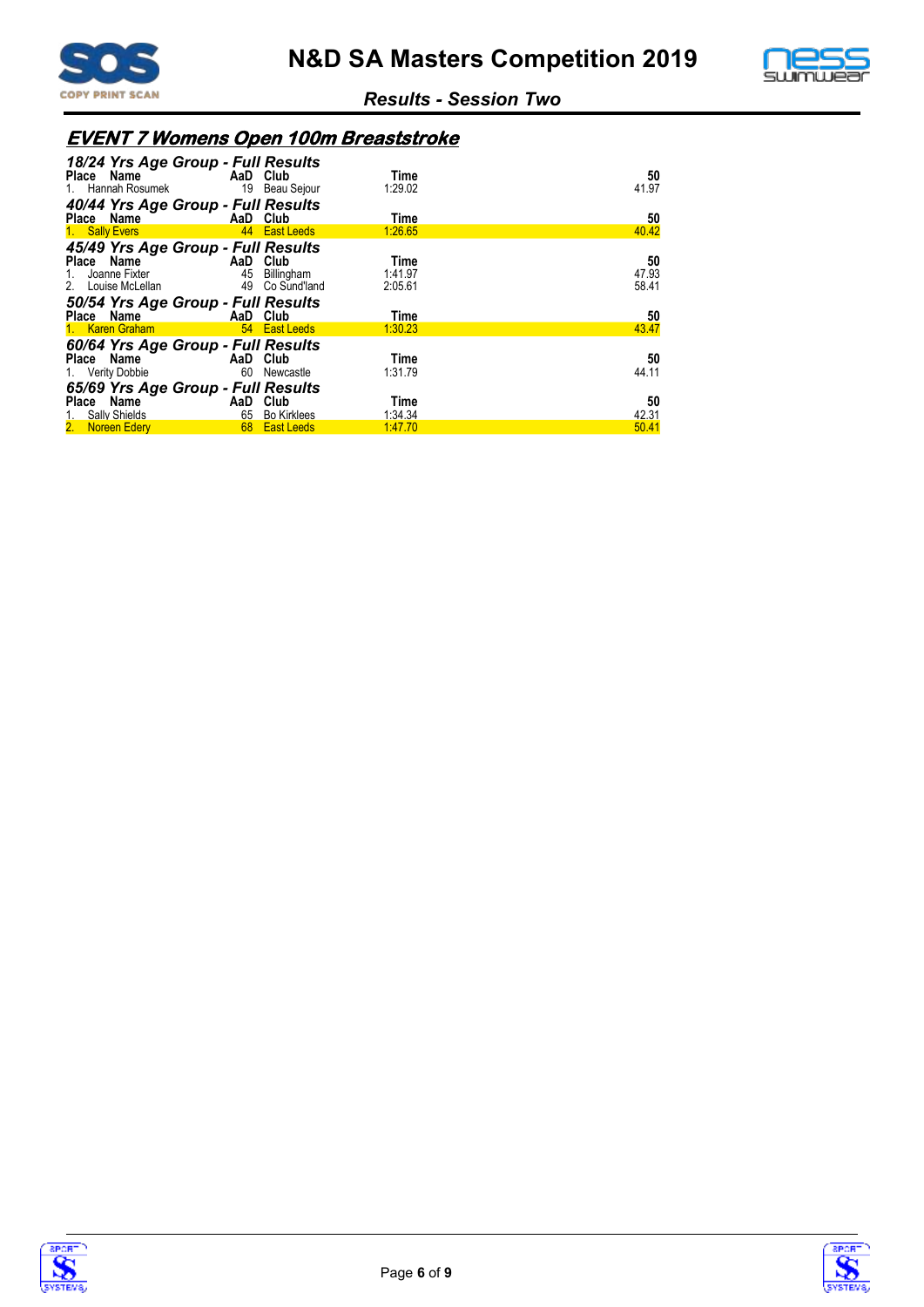



# **EVENT 8 Mens Open 50m Freestyle**

| 18/24 Yrs Age Group - Full Results                                                                                                                                                                                                                                   |          |                                                                                                                                                                                                                                    |                       |                |                 |  |
|----------------------------------------------------------------------------------------------------------------------------------------------------------------------------------------------------------------------------------------------------------------------|----------|------------------------------------------------------------------------------------------------------------------------------------------------------------------------------------------------------------------------------------|-----------------------|----------------|-----------------|--|
| Compared to the Matthew Bradley<br>Matthew Bradley<br>Lucas Lowery<br>121 Sedgefield<br>Lucas Lowery<br>121 AJ Newcastle<br>Jordan Mogford<br>23 Billingham<br>Andrew Armstrong<br>21 Roldon<br>Place Name                                                           |          |                                                                                                                                                                                                                                    | Cat                   | Time           |                 |  |
| 1.<br>2.                                                                                                                                                                                                                                                             |          |                                                                                                                                                                                                                                    |                       | 24.63<br>24.88 |                 |  |
| Lucas Lowery                                                                                                                                                                                                                                                         |          |                                                                                                                                                                                                                                    |                       | 25.94          |                 |  |
| 3. Jordan Mogford<br>4. Nicholas Gowland                                                                                                                                                                                                                             |          |                                                                                                                                                                                                                                    |                       | 26.62          |                 |  |
| 5. Andrew Armstrong                                                                                                                                                                                                                                                  |          | 21 Boldon                                                                                                                                                                                                                          |                       | 28.96          |                 |  |
| 25/29 Yrs Age Group - Full Results                                                                                                                                                                                                                                   |          |                                                                                                                                                                                                                                    |                       |                |                 |  |
| Place Name                                                                                                                                                                                                                                                           |          |                                                                                                                                                                                                                                    | Cat                   | Time           |                 |  |
| 1.<br>Conor Crozier                                                                                                                                                                                                                                                  |          |                                                                                                                                                                                                                                    |                       | 26.06          |                 |  |
| 2.<br>Anthony Brown                                                                                                                                                                                                                                                  |          |                                                                                                                                                                                                                                    |                       | 27.91          |                 |  |
| 3.<br>Gareth Orr                                                                                                                                                                                                                                                     |          | Exercise Club<br>27 Co Sund'land<br>28 Billingham<br>26 Co Sund'land<br>14                                                                                                                                                         |                       | 30.87          |                 |  |
| 30/34 Yrs Age Group - Full Results                                                                                                                                                                                                                                   |          |                                                                                                                                                                                                                                    |                       |                |                 |  |
| Place Name                                                                                                                                                                                                                                                           | AaD Club |                                                                                                                                                                                                                                    | Cat                   | Time           |                 |  |
| 1.<br>lain Hodgson                                                                                                                                                                                                                                                   |          | 30 Darlington                                                                                                                                                                                                                      |                       | 25.38          |                 |  |
| Shaun Robb                                                                                                                                                                                                                                                           |          | 30 Durham City                                                                                                                                                                                                                     |                       | DQ             |                 |  |
| 35/39 Yrs Age Group - Full Results                                                                                                                                                                                                                                   |          |                                                                                                                                                                                                                                    |                       |                |                 |  |
|                                                                                                                                                                                                                                                                      |          |                                                                                                                                                                                                                                    | Cat                   | Time           |                 |  |
|                                                                                                                                                                                                                                                                      |          | 36 Co Sund'land                                                                                                                                                                                                                    |                       | 26.12          |                 |  |
|                                                                                                                                                                                                                                                                      |          | 35 Boldon                                                                                                                                                                                                                          |                       | 28.54          |                 |  |
|                                                                                                                                                                                                                                                                      |          | 38 Boldon                                                                                                                                                                                                                          |                       | 33.09          |                 |  |
|                                                                                                                                                                                                                                                                      |          | 37 Darlington M                                                                                                                                                                                                                    |                       | 41.10          |                 |  |
| Mark Robinson<br>2. Graham Kennedy<br>2. Graham Kennedy<br>36 Co Sui<br>2. David Charlton<br>3. David Christopher Smalls<br>40/44 Yrs Acre Christopher Smalls<br>40/44 Yrs Acre Christopher Smalls<br>Place<br>40/44 Yrs Age Group - Full Results                    |          |                                                                                                                                                                                                                                    |                       |                |                 |  |
| Place Name<br><b>/44 Yrs Age Group - Funnylessence</b><br><b>Comment Constraint</b><br>Martin Whitfield<br>In Taylor and the Darlington M<br>Phil Homer and the Billingham<br>Christopher Williams and Hallingham<br>Timothy Royle and Durham City<br>John North and |          |                                                                                                                                                                                                                                    | Cat                   | Time           |                 |  |
| 1.                                                                                                                                                                                                                                                                   |          |                                                                                                                                                                                                                                    |                       | 27.02          |                 |  |
| 2. Ian Taylor                                                                                                                                                                                                                                                        |          |                                                                                                                                                                                                                                    | $\frac{29.31}{30.33}$ |                |                 |  |
| 3. Phil Horner                                                                                                                                                                                                                                                       |          |                                                                                                                                                                                                                                    |                       | 30.33          |                 |  |
| 4.                                                                                                                                                                                                                                                                   |          |                                                                                                                                                                                                                                    |                       | 34.59<br>DNC   |                 |  |
|                                                                                                                                                                                                                                                                      |          |                                                                                                                                                                                                                                    |                       | <b>DNC</b>     |                 |  |
| Tristan Hymers                                                                                                                                                                                                                                                       |          | 40 York City                                                                                                                                                                                                                       |                       | <b>DNC</b>     |                 |  |
| 45/49 Yrs Age Group - Full Results                                                                                                                                                                                                                                   |          |                                                                                                                                                                                                                                    |                       |                |                 |  |
| Place Name                                                                                                                                                                                                                                                           |          | <b>BUITS</b><br>And Club<br>47 Darlington M<br>49 Stri                                                                                                                                                                             | Cat                   | Time           |                 |  |
| 1. Robert Wood                                                                                                                                                                                                                                                       |          |                                                                                                                                                                                                                                    |                       | 26.09          |                 |  |
| 2.<br>Mike Draper                                                                                                                                                                                                                                                    |          |                                                                                                                                                                                                                                    |                       | 28.21          |                 |  |
| 3.<br>Tim Lowes                                                                                                                                                                                                                                                      |          |                                                                                                                                                                                                                                    |                       | 31.04          |                 |  |
| 4.<br>Alan Weddell                                                                                                                                                                                                                                                   |          | 47 Ashington                                                                                                                                                                                                                       |                       | 33.57          |                 |  |
| 50/54 Yrs Age Group - Full Results                                                                                                                                                                                                                                   |          | $\begin{array}{r} \text{array} \ \text{and} \ \text{Results} \ \text{AaD} \quad \text{Club} \ \text{54} \quad \text{News} \ \text{55} \ \text{Gariisle} \ \text{56} \quad \text{Types} \ \text{57} \quad \text{Types} \end{array}$ |                       |                |                 |  |
| Place Name                                                                                                                                                                                                                                                           |          |                                                                                                                                                                                                                                    | Cat                   | Time           |                 |  |
| Julian Plumley<br>Paul Gibeon<br>1.                                                                                                                                                                                                                                  |          | 54 Newcastle St                                                                                                                                                                                                                    |                       | 27.69          |                 |  |
| 2.<br>Paul Gibson                                                                                                                                                                                                                                                    |          |                                                                                                                                                                                                                                    |                       | 31.49          |                 |  |
| 3.<br>Graeme Liston                                                                                                                                                                                                                                                  |          |                                                                                                                                                                                                                                    |                       | 31.92          |                 |  |
| Nick Holford<br>4.                                                                                                                                                                                                                                                   |          | 54 unattached                                                                                                                                                                                                                      |                       | 35.11          |                 |  |
| 55/59 Yrs Age Group - Full Results                                                                                                                                                                                                                                   |          |                                                                                                                                                                                                                                    |                       |                |                 |  |
| Place Name                                                                                                                                                                                                                                                           | AaD Club |                                                                                                                                                                                                                                    | Cat                   | Time           |                 |  |
| 1.<br>Jonathan Potts                                                                                                                                                                                                                                                 |          | 56 Leic Peng                                                                                                                                                                                                                       |                       | 27.20          |                 |  |
| 2.<br>Kevin Smith                                                                                                                                                                                                                                                    |          | 55 Newcastle St                                                                                                                                                                                                                    |                       | 28.88          |                 |  |
| 3.<br>Sean Williamson                                                                                                                                                                                                                                                |          | 55 unattached                                                                                                                                                                                                                      |                       | 32.57          |                 |  |
| 60/64 Yrs Age Group - Full Results                                                                                                                                                                                                                                   |          |                                                                                                                                                                                                                                    |                       |                |                 |  |
| Place Name                                                                                                                                                                                                                                                           | AaD Club |                                                                                                                                                                                                                                    | Cat                   | Time           |                 |  |
| 1.<br>Martin Jennings                                                                                                                                                                                                                                                | 61       | <b>Bo Kirklees</b>                                                                                                                                                                                                                 |                       | 30.25          |                 |  |
| 2.<br>Peter French                                                                                                                                                                                                                                                   | 61       | Newcastle St                                                                                                                                                                                                                       |                       | 31.61          |                 |  |
| 3. Gordon Dickinson                                                                                                                                                                                                                                                  |          | 60 Ashington                                                                                                                                                                                                                       |                       | 37.33          |                 |  |
| 4. Ian Longster                                                                                                                                                                                                                                                      |          | 61 Billingham                                                                                                                                                                                                                      |                       | 39.44          |                 |  |
| 65/69 Yrs Age Group - Full Results                                                                                                                                                                                                                                   |          |                                                                                                                                                                                                                                    |                       |                |                 |  |
| Place Name                                                                                                                                                                                                                                                           | AaD      | Club                                                                                                                                                                                                                               | Cat                   | Time           |                 |  |
| David Hills<br>1.                                                                                                                                                                                                                                                    | 68       | Co Sund'land                                                                                                                                                                                                                       |                       | 31.29          |                 |  |
| 2.<br>lan Urquhart                                                                                                                                                                                                                                                   |          | 65 Co Lincoln P                                                                                                                                                                                                                    |                       | 35.06          |                 |  |
| 70/74 Yrs Age Group - Full Results                                                                                                                                                                                                                                   |          |                                                                                                                                                                                                                                    |                       |                |                 |  |
| Place<br>Name                                                                                                                                                                                                                                                        | AaD Club |                                                                                                                                                                                                                                    | Cat                   | Time           |                 |  |
| 1. Graeme Shutt                                                                                                                                                                                                                                                      |          | 70 Co Sund'land                                                                                                                                                                                                                    |                       | 43.02          |                 |  |
| 2. Michael Fulford                                                                                                                                                                                                                                                   |          | 73 East Leeds                                                                                                                                                                                                                      |                       | 45.51          |                 |  |
| Barry Robinson                                                                                                                                                                                                                                                       | 71       | Co Sund'land                                                                                                                                                                                                                       |                       | <b>DNC</b>     |                 |  |
| 75/79 Yrs Age Group - Full Results                                                                                                                                                                                                                                   |          |                                                                                                                                                                                                                                    |                       |                |                 |  |
| Place Name                                                                                                                                                                                                                                                           | AaD Club |                                                                                                                                                                                                                                    | Cat                   | Time           |                 |  |
| Derek Robinson<br>1.                                                                                                                                                                                                                                                 |          | 75 unattached                                                                                                                                                                                                                      |                       | 36.65          |                 |  |
| Combined Result - Multi-Disability by British Disability Points                                                                                                                                                                                                      |          |                                                                                                                                                                                                                                    |                       |                |                 |  |
| Name<br>Place                                                                                                                                                                                                                                                        | AaD Club |                                                                                                                                                                                                                                    | Cat                   | Time           | <b>BDPoints</b> |  |
| Gareth Orr<br>1.                                                                                                                                                                                                                                                     |          | 26 Co Sund'land                                                                                                                                                                                                                    | 14                    | 30.87          | 491             |  |
|                                                                                                                                                                                                                                                                      |          |                                                                                                                                                                                                                                    |                       |                |                 |  |



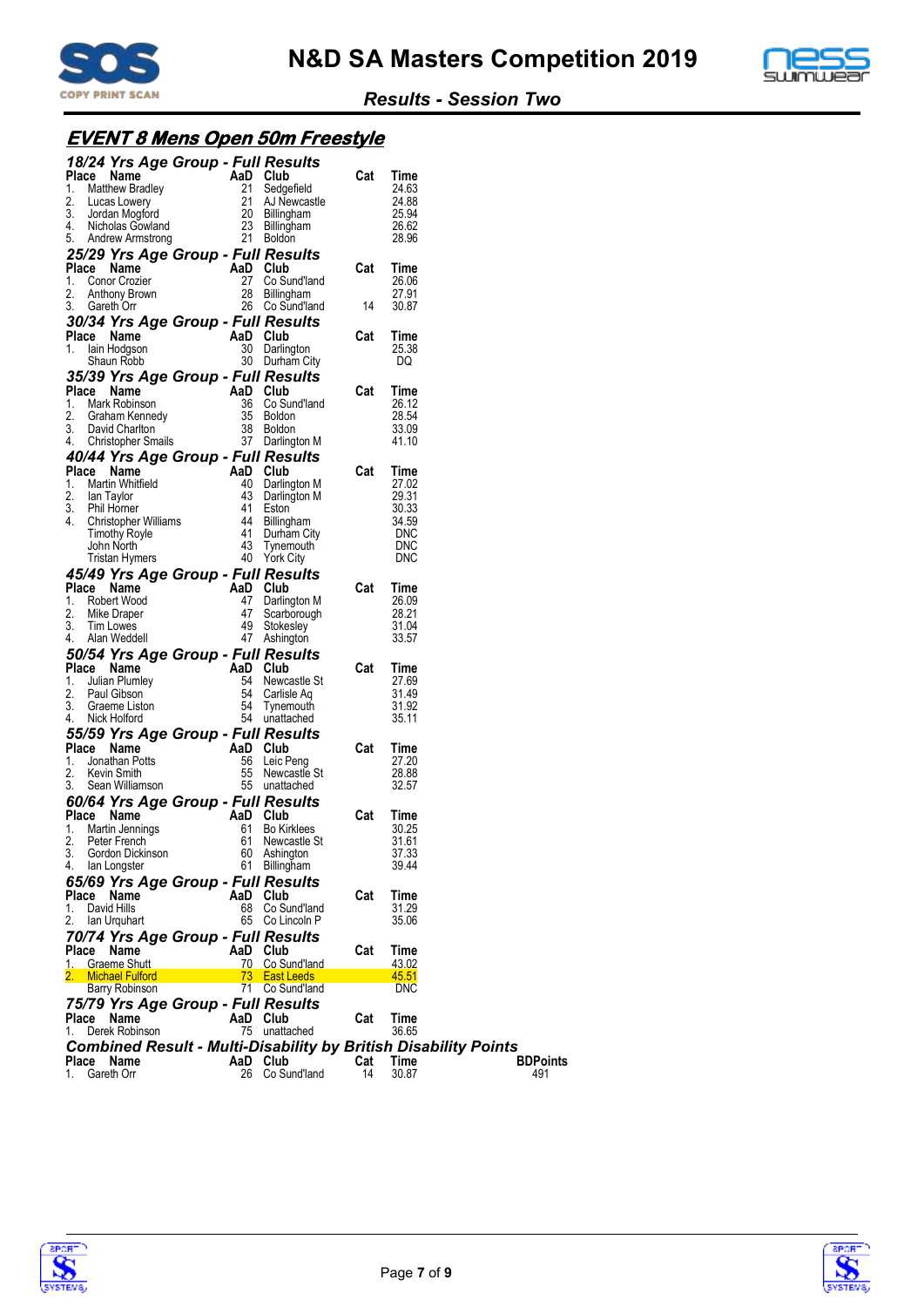



# **EVENT 9 Womens Open 50m Freestyle**

| 18/24 Yrs Age Group - Full Results<br>ruace Name<br>1. Hannah Rosumek<br>2. Imogen Fife 23 Co Su<br>25/22 Y                                                                                                             |          |                 | Time           |
|-------------------------------------------------------------------------------------------------------------------------------------------------------------------------------------------------------------------------|----------|-----------------|----------------|
|                                                                                                                                                                                                                         |          | Beau Sejour     | 32.83          |
|                                                                                                                                                                                                                         |          | 23 Co Sund'land | 40.66          |
| 25/29 Yrs Age Group - Full Results                                                                                                                                                                                      |          |                 | Time           |
|                                                                                                                                                                                                                         |          | Co Sund'land    | 29.98          |
| Place Name<br>1. Amii Turnbull<br>2. Rosemary Kincaid<br>3. Hannah Robson<br>2. Boldon<br>2. Boldon<br>2. Boldon                                                                                                        |          | Newcastle St    | 31.64          |
|                                                                                                                                                                                                                         |          |                 | 32.87          |
| 35/39 Yrs Age Group - Full Results<br>Place Name                                                                                                                                                                        |          |                 | Time           |
| Je <b>name</b><br>Michelle Laverick <b>AaD Club</b><br>AaC Teston 37 Eston                                                                                                                                              |          |                 | <b>DNC</b>     |
| 40/44 Yrs Age Group - Full Results                                                                                                                                                                                      |          |                 |                |
| Place Name<br>1. Susan Teale<br>2. Sally Evers<br>3. Karen Coulter<br>2. Sally Evers<br>3. Karen Coulter<br>4. Bast Leeds<br>4. Bast Leeds<br>4. Bast Leeds<br>5. All Coulter<br>4. Bast Leeds                          |          |                 | Time           |
|                                                                                                                                                                                                                         |          | 43 Bo Kirklees  | 28.30          |
|                                                                                                                                                                                                                         |          |                 | 31.60<br>32.71 |
|                                                                                                                                                                                                                         |          |                 |                |
| 45/49 Yrs Age Group - Full Results                                                                                                                                                                                      |          |                 | Time           |
|                                                                                                                                                                                                                         |          | King'f Scar     | 33.70          |
|                                                                                                                                                                                                                         |          | RichmondDale    | 35.33          |
|                                                                                                                                                                                                                         |          | Billingham      | 36.72          |
| Place Name<br>1. Jayne Blizzard<br>1. Jayne Blizzard<br>2. Stefanie Cappleman<br>3. Joanne Fixter<br>4. Joanne Smith<br>4. Joanne Smith<br>4. Billingh.<br>2. Stefanie Cappleman<br>3. Joanne Fixter<br>4. Joanne Smith |          |                 | 38.88          |
| 50/54 Yrs Age Group - Full Results                                                                                                                                                                                      |          |                 |                |
| ce Name AaD Club<br>Jayne Simpson 52 Boldor<br>Place Name                                                                                                                                                               |          |                 | Time           |
| 1.                                                                                                                                                                                                                      |          | 52 Boldon       | 31.91          |
| 55/59 Yrs Age Group - Full Results                                                                                                                                                                                      |          |                 |                |
| Place Name<br>AaD Club<br>59 Carlis                                                                                                                                                                                     |          |                 | Time           |
| 1. Judith Pearson                                                                                                                                                                                                       |          | Carlisle Ag     | 30.70<br>33.57 |
| 2. Jane Teague                                                                                                                                                                                                          |          | 58 Darlington   |                |
| 60/64 Yrs Age Group - Full Results                                                                                                                                                                                      |          |                 |                |
| $\mathsf{AaD}$ $\mathsf{Club}$ $\mathsf{G0}$ $\mathsf{Naw}$<br>Place Name                                                                                                                                               |          | 60 Newcastle    | Time<br>33.71  |
| 1. Verity Dobbie<br>Joan Edwards                                                                                                                                                                                        | 61       | Gates & Whick   | <b>DNC</b>     |
| 65/69 Yrs Age Group - Full Results                                                                                                                                                                                      |          |                 |                |
| Place Name<br>$AaD$ Club                                                                                                                                                                                                |          |                 | Time           |
| 1. Sally Shields                                                                                                                                                                                                        |          | 65 Bo Kirklees  | 37.26          |
| 70/74 Yrs Age Group - Full Results                                                                                                                                                                                      |          |                 |                |
| Place Name                                                                                                                                                                                                              | AaD Club |                 | Time           |
| 1. Hilary Crick                                                                                                                                                                                                         | 70       | Billingham      | 47.14          |



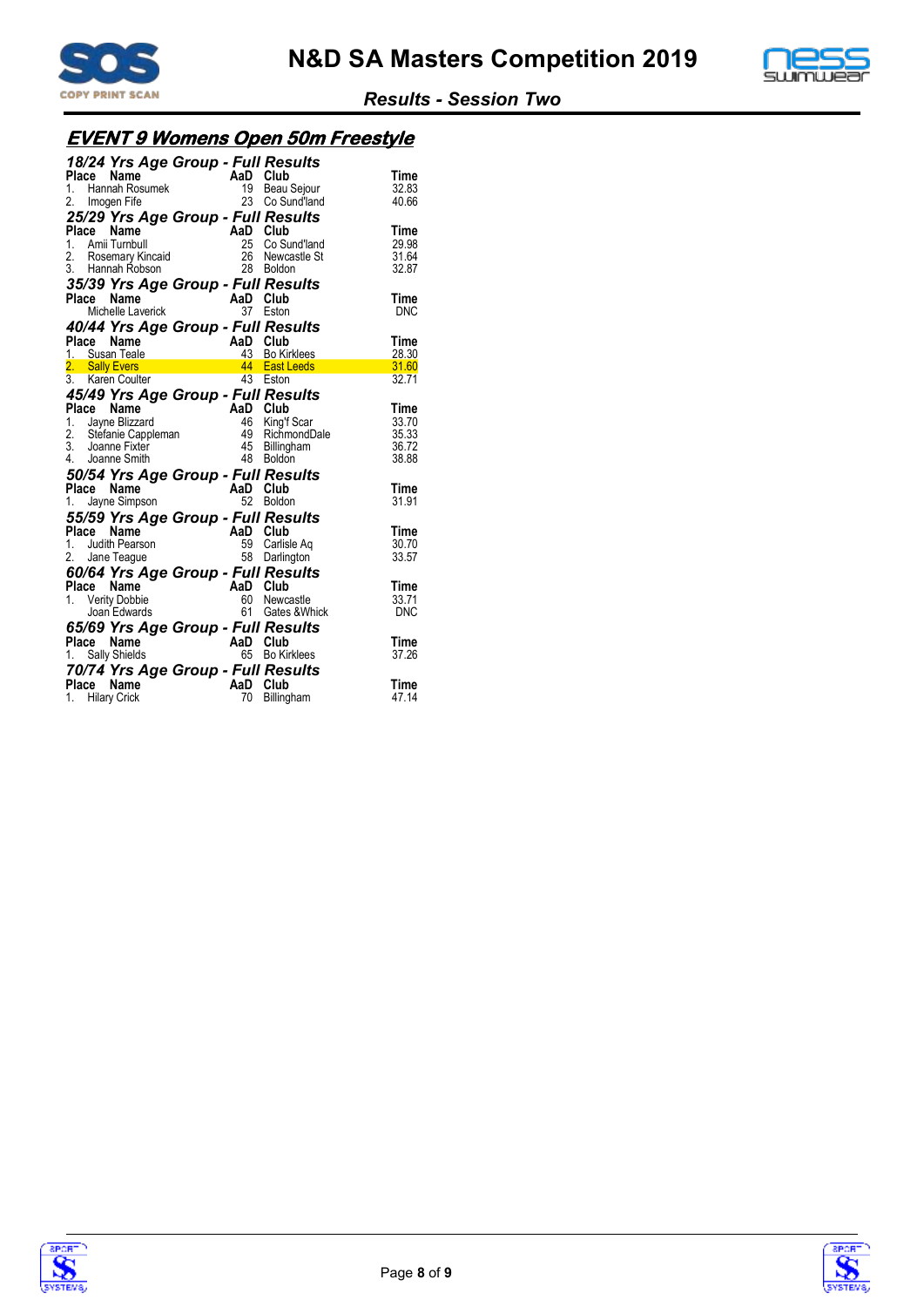



# **EVENT 10 Mens/Womens Open 200m Freestyle**

| <b>MENS 18/24 Yrs Age Group - Full Results</b>                                                                                                           |                                                                                          |                          |                |                    |                    |
|----------------------------------------------------------------------------------------------------------------------------------------------------------|------------------------------------------------------------------------------------------|--------------------------|----------------|--------------------|--------------------|
| Place Name<br>1.                                                                                                                                         | AaD Club<br>AaD Club<br>21 Sedgefield<br>23 Billingham<br>20 Billingham<br>23 Livingston | Time<br>1:56.27          | 50<br>25.94    | 100<br>54.95       | 150<br>1:25.49     |
| Matthew Bradley<br>Matthew Bradley<br>Nicholas Gowland<br>Jordan Mogford<br>2.                                                                           |                                                                                          | 2:02.87                  | 28.67          | 59.90              | 1:31.56            |
| 3.                                                                                                                                                       |                                                                                          | 2:07.87                  | 29.25          | 1:01.46            | 1:34.81            |
| 4. Nathan Kennedy                                                                                                                                        | 23 Livingston                                                                            | 2:16.24                  | 30.82          | 1:05.34            | 1:41.67            |
| <b>MENS 35/39 Yrs Age Group - Full Results</b>                                                                                                           |                                                                                          |                          |                |                    |                    |
| Place Name<br>1. Christopher Smails                                                                                                                      | AaD Club<br>37 Darlington M                                                              | Time<br>3:16.35          | 50<br>43.55    | 100<br>1:33.84     | 150<br>2:25.80     |
| <b>MENS 40/44 Yrs Age Group - Full Results</b>                                                                                                           |                                                                                          |                          |                |                    |                    |
| AaD Club<br>Place Name                                                                                                                                   |                                                                                          | Time                     | 50             | 100                | 150                |
| 1. Phil Horner                                                                                                                                           | 41 Eston                                                                                 | 2:31.88                  | 35.19          | 1:12.87            | 1:53.20            |
| John North<br><b>Tristan Hymers</b>                                                                                                                      | 43 Tynemouth                                                                             | <b>DNC</b><br><b>DNC</b> |                |                    |                    |
|                                                                                                                                                          | 40 York City                                                                             |                          |                |                    |                    |
| <b>MENS 45/49 Yrs Age Group - Full Results</b><br>Place Name                                                                                             | AaD Club                                                                                 | Time                     | 50             | 100                | 150                |
| 1.<br>Robert Wood                                                                                                                                        | 47 Darlington M                                                                          | 2:05.64                  | 29.11          | 1:00.67            | 1:33.53            |
| 2.<br>Mike Poole                                                                                                                                         | 47 Darlington M                                                                          | 2:12.99                  | 31.19          | 1:04.82            | 1:39.34            |
| 3. Alan Weddell                                                                                                                                          | 47 Ashington                                                                             | 2:48.61                  | 40.06          | 1:23.25            | 2:07.80            |
| <b>MENS 50/54 Yrs Age Group - Full Results</b>                                                                                                           |                                                                                          |                          |                |                    |                    |
| Ce Name<br>Julian Plumley<br>Graeme Liston<br>Paul Gibson<br>Paul Gibson<br>Paul Gibson<br>Paul Gibson<br>Paul Gibson<br>Paul Gibson<br>Place Name<br>1. |                                                                                          | Time<br>2:18.61          | 50<br>29.85    | 100<br>1:04.58     | 150<br>1:41.70     |
| 2.                                                                                                                                                       |                                                                                          | 2:30.36                  | 34.80          | 1:12.86            | 1:52.06            |
| 3.<br>Paul Gibson                                                                                                                                        | 54 Carlisle Aq                                                                           | 2:39.21                  | 35.23          | 1:15.42            | 1:57.04            |
| Nick Holford<br>4.                                                                                                                                       | 54 unattached                                                                            | 3:01.19                  | 38.53          | 1:24.54            | 2:14.60            |
| <b>MENS 55/59 Yrs Age Group - Full Results</b>                                                                                                           |                                                                                          |                          |                |                    |                    |
| Place Name<br>AaD Club<br>55 Newca<br>Kevin Smith<br>1.                                                                                                  | 55 Newcastle St                                                                          | Time<br>2:20.17          | 50<br>32.12    | 100<br>1:07.33     | 150<br>1:44.37     |
| Stephen Allen <b>by East Leeds Special Stephen Allen</b><br>2.                                                                                           |                                                                                          | 2:29.40                  | 34.84          | 1:11.99            | 1:50.69            |
| 3. Jonathan Potts<br>4. Sean Williamson                                                                                                                  | 56 Leic Peng                                                                             | 2:32.02                  | 33.71          | 1:11.81            | 1:52.86            |
| 4. Sean Williamson                                                                                                                                       | 55 unattached                                                                            | 2:48.40                  | 38.09          | 1:19.66            | 2:04.08            |
| <b>MENS 60/64 Yrs Age Group - Full Results</b>                                                                                                           |                                                                                          |                          |                | 100                | 150                |
| Place Name<br>1. Guy Fawkes                                                                                                                              | AaD Club<br>60 Billingham                                                                | Time<br>2:37.08          | 50<br>36.67    | 1:16.88            | 1:57.57            |
| 2. Ian Longster                                                                                                                                          | 61 Billingham                                                                            | 3:10.48                  | 43.61          | 1:32.01            | 2:22.31            |
| <b>MENS 65/69 Yrs Age Group - Full Results</b>                                                                                                           |                                                                                          |                          |                |                    |                    |
| Place Name                                                                                                                                               | AaD Club                                                                                 | Time                     | 50             | 100                | 150                |
| David Hills<br>1.                                                                                                                                        | 68 Co Sund'land                                                                          | 2:40.93                  | 36.99          | 1:17.83            | 2:00.36            |
| 2.<br>Richard Adams<br>Brian Taylor                                                                                                                      | 69 TransplantSC<br>69 Adwick                                                             | 4:24.83<br><b>DNC</b>    | 57.98          | 2:05.62            | 3:17.57            |
| <b>MENS 75/79 Yrs Age Group - Full Results</b>                                                                                                           |                                                                                          |                          |                |                    |                    |
| Place Name                                                                                                                                               | AaD Club                                                                                 | Time                     | 50             | 100                | 150                |
| Derek Robinson<br>1.                                                                                                                                     | 75 unattached                                                                            | 3:02.81                  | 41.08          | 1:26.90            | 2:14.62            |
| <b>WOMENS 18/24 Yrs Age Group - Full Results</b>                                                                                                         |                                                                                          |                          |                |                    |                    |
| Place Name                                                                                                                                               | AaD Club                                                                                 | Time                     | 50             | 100                | 150                |
| 1. Imogen Fife                                                                                                                                           | 23 Co Sund'land                                                                          | 3:17.96                  | 45.56          | 1:34.22            | 2:26.46            |
| <b>WOMENS 25/29 Yrs Age Group - Full Results</b><br>Place Name                                                                                           |                                                                                          |                          |                |                    |                    |
| 1.<br>Rosemary Kincaid                                                                                                                                   | AaD Club<br>26 Newcastle St                                                              | Time<br>2:37.67          | 50<br>34.67    | 100<br>1:13.71     | 150<br>1:55.48     |
| <b>WOMENS 30/34 Yrs Age Group - Full Results</b>                                                                                                         |                                                                                          |                          |                |                    |                    |
| Place Name                                                                                                                                               | AaD Club                                                                                 | Time                     | 50             | 100                | 150                |
| 1. Lisa Sheehan                                                                                                                                          | 30 Billingham                                                                            | 2:36.12                  | 34.71          | 1:14.06            | 1:54.95            |
| <b>WOMENS 35/39 Yrs Age Group - Full Results</b>                                                                                                         |                                                                                          |                          |                |                    |                    |
| Place Name                                                                                                                                               | AaD Club                                                                                 | Time                     | 50             | 100                | 150                |
| Jenny Archer<br>1.<br>2. Lorraine Riddle                                                                                                                 | 36 Blyth<br>35 Billingham                                                                | 2:44.87<br>2:50.53       | 35.67<br>38.56 | 1:16.75<br>1:21.37 | 2:01.35<br>2:05.89 |
| Michelle Laverick                                                                                                                                        | 37 Eston                                                                                 | <b>DNC</b>               |                |                    |                    |
| <b>WOMENS 40/44 Yrs Age Group - Full Results</b>                                                                                                         |                                                                                          |                          |                |                    |                    |
| Place Name                                                                                                                                               | AaD Club                                                                                 | Time                     | 50             | 100                | 150                |
| Susan Teale<br>1.                                                                                                                                        | 43 Bo Kirklees                                                                           | 2:20.13                  | 32.56          | 1:08.67            | 1:45.26            |
| 2.<br>Raechel Hogg<br>3.<br>Rebbecca Chaffer                                                                                                             | 40 Billingham<br>44 Carlisle Aq                                                          | 2:45.82<br>3:01.31       | 38.97<br>38.94 | 1:20.54<br>1:23.90 | 2:03.98<br>2:12.83 |
| <b>WOMENS 45/49 Yrs Age Group - Full Results</b>                                                                                                         |                                                                                          |                          |                |                    |                    |
| Place Name                                                                                                                                               | AaD Club                                                                                 | Time                     | 50             | 100                | 150                |
| Rachel Clinkard<br>1.                                                                                                                                    | 48 Newcastle St                                                                          | 2:38.36                  | 35.49          | 1:15.51            | 1:57.76            |
| 2.<br>Jayne Blizzard                                                                                                                                     | 46 King'f Scar                                                                           | 2:44.92                  | 36.23          | 1:16.95            | 2:00.73            |
| 3. Stefanie Cappleman                                                                                                                                    | 49 RichmondDale                                                                          | 3:03.09                  | 39.53          | 1:24.96            | 2:10.99            |
| <b>WOMENS 60/64 Yrs Age Group - Full Results</b><br>Place Name                                                                                           | AaD Club                                                                                 | Time                     | 50             | 100                | 150                |
| Joan Edwards<br>1.                                                                                                                                       | 61 Gates & Whick                                                                         | 2:36.60                  | 36.70          | 1:17.38            | 1:57.67            |
| <b>WOMENS 65/69 Yrs Age Group - Full Results</b>                                                                                                         |                                                                                          |                          |                |                    |                    |
| Place Name                                                                                                                                               | AaD Club                                                                                 | Time                     | 50             | 100                | 150                |
| 1. Lindy Woodrow                                                                                                                                         | 65 Co Sund'land                                                                          | 3:36.65                  | 48.38          | 1:44.32            | 2:42.38            |



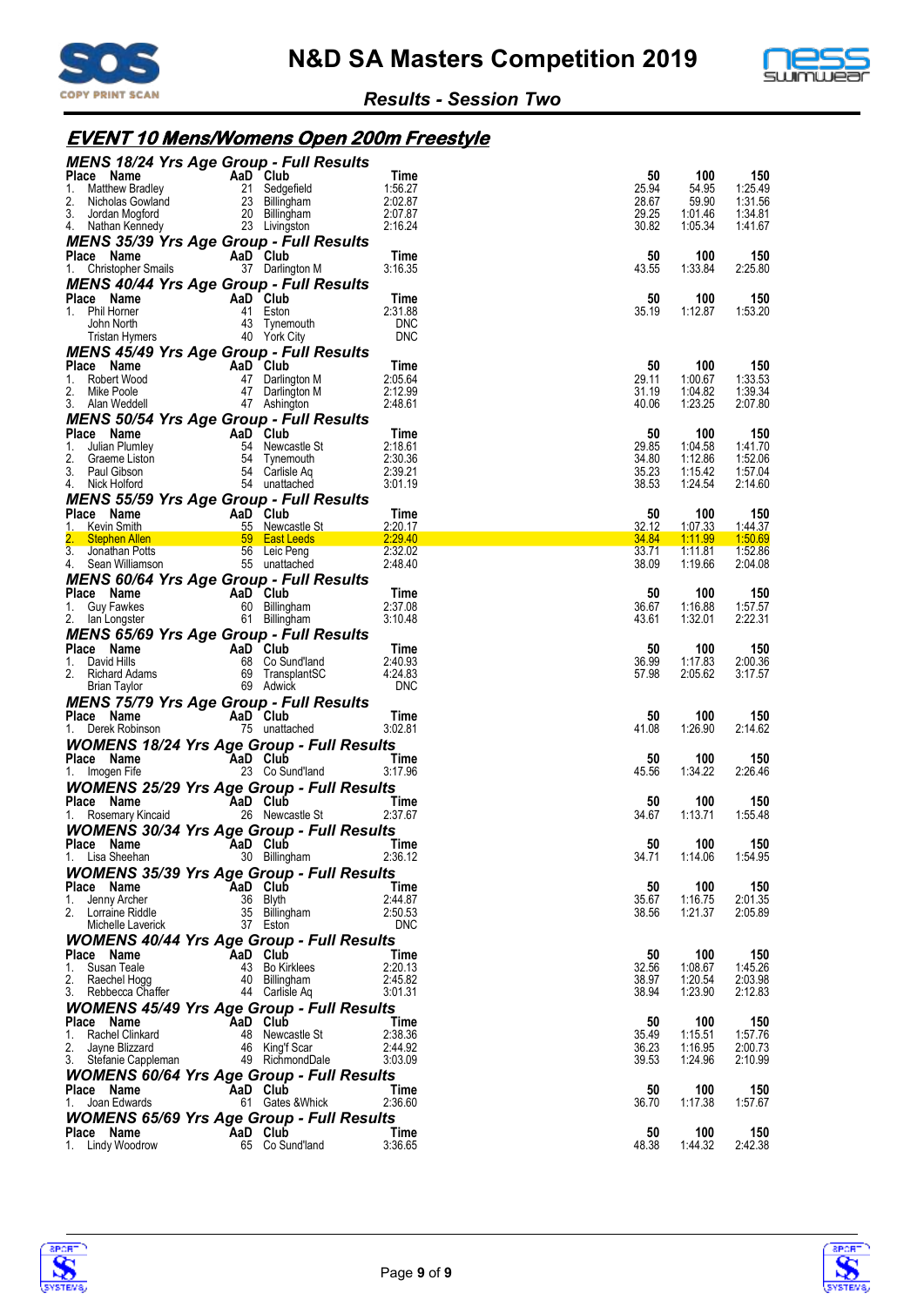



#### **EVENT 12 Mens/Womens Open 400m Freestyle**

| Place Name                          | <b>MENS 18/24 Yrs Age Group - Full Results</b>                     | Time                    |                         |                         |                         |                         |
|-------------------------------------|--------------------------------------------------------------------|-------------------------|-------------------------|-------------------------|-------------------------|-------------------------|
| 1. Nathan Kennedy                   | $\overline{AB}$ Club<br>23 Livingston                              | 4:40.40                 |                         |                         |                         |                         |
| 50m 31.63<br>31.63                  | 100m 1:05.92<br>150m 1:41.00<br>34.29<br>35.08                     | 200m 2:16.84<br>35.84   | 250m 2:53.29<br>36.45   | 300m 3:29.80<br>36.51   | 350m 4:06.85<br>37.05   | 400m 4:40.40<br>33.55   |
|                                     | <b>MENS 35/39 Yrs Age Group - Full Results</b>                     |                         |                         |                         |                         |                         |
| Place Name<br>Aaron Yeoman          | AaD Club<br>35 Scarborough                                         | Time<br><b>DNC</b>      |                         |                         |                         |                         |
|                                     | <b>MENS 40/44 Yrs Age Group - Full Results</b>                     |                         |                         |                         |                         |                         |
| Place Name<br>John North            | AaD Club<br>43 Tynemouth                                           | Time<br><b>DNC</b>      |                         |                         |                         |                         |
| Tristan Hymers                      | 40 York City                                                       | <b>DNC</b>              |                         |                         |                         |                         |
| Place Name                          | <b>MENS 45/49 Yrs Age Group - Full Results</b><br>AaD Club         | Time                    |                         |                         |                         |                         |
| Robert Wood<br>1.                   | 47 Darlington M                                                    | 4:39.49                 |                         |                         |                         |                         |
| 50m 32.06<br>32.06                  | 100m 1:06.39<br>150m 1:41.01<br>34.33<br>34.62                     | 200m 2:16.32<br>35.31   | 250m 2:52.33<br>36.01   | 300m 3:28.57<br>36.24   | 350m 4:04.58<br>36.01   | 400m 4:39.49<br>34.91   |
| 2. Alan Weddell<br>50m 40.09        | 47 Ashington<br>100m 1:23.39<br>150m 2:07.87                       | 5:48.39<br>200m 2:53.46 | 250m 3:38.14            | 300m 4:22.06            | 350m 5:06.43            | 400m 5:48.39            |
| 40.09                               | 43.30<br>44.48                                                     | 45.59                   | 44.68                   | 43.92                   | 44.37                   | 41.96                   |
| Place Name                          | <b>MENS 50/54 Yrs Age Group - Full Results</b><br>AaD Club         | Time                    |                         |                         |                         |                         |
| Tony Day<br>1.                      | 54 Darlington                                                      | 4:32.05                 |                         |                         |                         |                         |
| 50m 31.32<br>31.32                  | 100m 1:04.50<br>150m 1:38.80<br>33.18<br>34.30                     | 200m 2:12.99<br>34.19   | 250m 2:47.55<br>34.56   | 300m 3:22.22<br>34.67   | 350m 3:57.43<br>35.21   | 400m 4:32.05<br>34.62   |
| David CHANEY<br>2.<br>$50m -$       | 51 Gates & Whick<br>$100m -$<br>150m -                             | 4:57.45<br>200m 1:48.66 | 250m 2:27.70            | 300m 3:05.91            | 350m 3:43.91            | 400m 4:57.45            |
|                                     | $\overline{\phantom{a}}$                                           | 1:48.66                 | 39.04                   | 38.21                   | 38.00                   | 1:13.54                 |
| Colin Ovington                      | 50 Gates & Whick<br><b>MENS 60/64 Yrs Age Group - Full Results</b> | <b>DNC</b>              |                         |                         |                         |                         |
| Place Name                          | AaD Club                                                           | Time                    |                         |                         |                         |                         |
| 1.<br>Guy Fawkes<br>50m 37.67       | 60 Billingham<br>100m 1:18.63<br>150m 2:00.28                      | 5:31.27<br>200m 2:42.51 | 250m 3:24.60            | 300m 4:06.57            | 350m 4:49.20            | 400m 5:31.27            |
| 37.67<br>Peter French               | 40.96<br>41.65<br>61 Newcastle St                                  | 42.23<br><b>DNC</b>     | 42.09                   | 41.97                   | 42.63                   | 42.07                   |
|                                     | <b>MENS 65/69 Yrs Age Group - Full Results</b>                     |                         |                         |                         |                         |                         |
| Place Name<br>Nick Minns<br>1.      | AaD Club<br>66 St Felix Sch                                        | Time<br>6:00.00         |                         |                         |                         |                         |
| 50m 40.16                           | 100m 1:24.00<br>150m 2:09.44                                       | 200m 2:55.76            | 250m 3:41.29            | 300m 4:27.28            | 350m 5:13.86            | 400m 6:00.00            |
| 40.16<br>2. Richard Adams           | 45.44<br>43.84<br>69 TransplantSC                                  | 46.32<br>9:26.29        | 45.53                   | 45.99                   | 46.58                   | 46.14                   |
| 50m 58.81<br>58.81                  | 100m 2:06.64<br>150m 3:16.95<br>1:07.83<br>1:10.31                 | 200m 4:28.38<br>1:11.43 | 250m 5:42.55<br>1:14.17 | 300m 6:56.68<br>1:14.13 | 350m 8:10.20<br>1:13.52 | 400m 9:26.29<br>1:16.09 |
|                                     | <b>WOMENS 18/24 Yrs Age Group - Full Results</b>                   |                         |                         |                         |                         |                         |
| Place Name<br>1. Imogen Fife        | AaD Club<br>23 Co Sund'land                                        | Time<br>7:18.38         |                         |                         |                         |                         |
| 50m 49.92                           | 100m 1:44.74<br>150m 2:41.43                                       | 200m 3:37.83            | 250m 4:34.21            | 300m 5:30.50            | 350m 6:25.45            | 400m 7:18.38            |
| 49.92                               | 54.82<br>56.69<br><b>WOMENS 35/39 Yrs Age Group - Full Results</b> | 56.40                   | 56.38                   | 56.29                   | 54.95                   | 52.93                   |
| Place Name                          | AaD Club                                                           | Time                    |                         |                         |                         |                         |
| 1. Lorraine Riddle<br>50m 40.32     | 35 Billingham<br>100m 1:25.85<br>150m 2:12.52                      | 6:09.15<br>200m 3:00.44 | 250m 3:47.51            | 300m 4:35.16            | 350m 5:23.25            | 400m 6:09.15            |
| 40.32                               | 45.53<br>46.67                                                     | 47.92                   | 47.07                   | 47.65                   | 48.09                   | 45.90                   |
| Place Name                          | <b>WOMENS 40/44 Yrs Age Group - Full Results</b><br>AaD Club       | Time                    |                         |                         |                         |                         |
| Rebbecca Chaffer<br>1.<br>50m 41.74 | 44 Carlisle Aq<br>100m 1:28.27<br>150m 2:17.43                     | 6:24.04<br>200m 3:07.73 | 250m 3:57.67            | 300m 4:48.34            | 350m 5:38.28            | 400m 6:24.04            |
| 41.74                               | 46.53<br>49.16                                                     | 50.30                   | 49.94                   | 50.67                   | 49.94                   | 45.76                   |
| Place Name                          | <b>WOMENS 45/49 Yrs Age Group - Full Results</b><br>AaD Club       | Time                    |                         |                         |                         |                         |
| Elizabeth Childs                    | 47 Stockton                                                        | 5:21.23                 |                         |                         |                         |                         |
| 50m 37.94<br>37.94                  | 100m 1:18.37<br>150m 1:58.93<br>40.43<br>40.56                     | 200m 2:39.40<br>40.47   | 250m 3:20.57<br>41.17   | 300m 4:00.91<br>40.34   | 350m 4:41.56<br>40.65   | 400m 5:21.23<br>39.67   |
| 2. Stefanie Cappleman<br>50m 41.21  | 49 RichmondDale<br>100m 1:27.94<br>150m 2:16.85                    | 6:25.38<br>200m 3:07.45 | 250m 3:58.42            | 300m 4:49.45            | 350m 5:40.20            | 400m 6:25.38            |
| 41.21                               | 46.73<br>48.91                                                     | 50.60                   | 50.97                   | 51.03                   | 50.75                   | 45.18                   |
| Place Name                          | <b>WOMENS 55/59 Yrs Age Group - Full Results</b><br>AaD Club       | Time                    |                         |                         |                         |                         |
| 1. Judith Pearson                   | 59 Carlisle Ag                                                     | 5:35.86                 |                         |                         |                         |                         |
| 50m 39.21<br>39.21                  | 100m 1:21.28<br>150m 2:03.97<br>42.07<br>42.69                     | 200m 2:47.43<br>43.46   | 250m 3:30.00<br>42.57   | 300m 4:12.16<br>42.16   | 350m 4:54.46<br>42.30   | 400m 5:35.86<br>41.40   |
|                                     | <b>WOMENS 60/64 Yrs Age Group - Full Results</b>                   |                         |                         |                         |                         |                         |
| Place Name<br>Joan Edwards<br>1.    | AaD Club<br>61 Gates & Whick                                       | Time<br>5:21.75         |                         |                         |                         |                         |
| 50m 36.71<br>36.71                  | 100m 1:18.10<br>150m 1:59.64<br>41.39<br>41.54                     | 200m 2:41.53<br>41.89   | 250m 3:22.83<br>41.30   | 300m 4:03.74<br>40.91   | 350m 4:44.05<br>40.31   | 400m 5:21.75<br>37.70   |
|                                     | <b>WOMENS 65/69 Yrs Age Group - Full Results</b>                   |                         |                         |                         |                         |                         |
| Place Name<br>1. Lindy Woodrow      | AaD Club<br>65 Co Sund'land                                        | Time<br>7:22.31         |                         |                         |                         |                         |
| 50m 51.33                           | 100m 1:48.07<br>150m 2:44.02<br>56.74<br>55.95                     | 200m 3:39.19            | 250m 4:36.19            | 300m 5:32.07            | 350m 6:27.90            | 400m 7:22.31            |
| 51.33                               |                                                                    | 55.17                   | 57.00                   | 55.88                   | 55.83                   | 54.41                   |



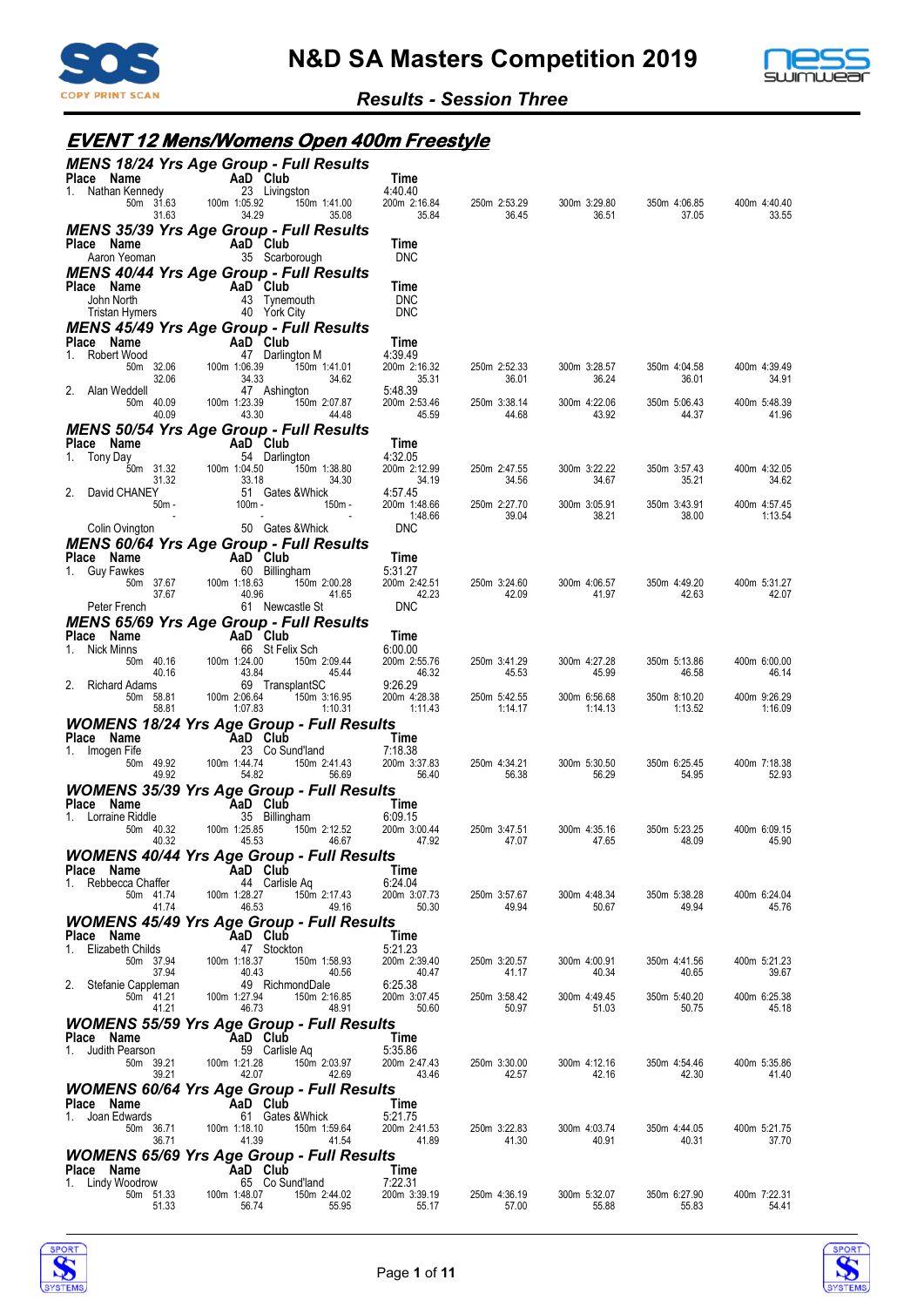



| <b>EVENT 13 Womens Open 100m IM</b> |  |
|-------------------------------------|--|
|                                     |  |

| Place Name                                            | $\frac{1}{2}$ Maille 1. Hannah Rosumek<br>Amii Turnbull | 18/24 Yrs Age Group - Full Results<br>25/29 Yrs Age Group - Full Results                                                                                                                                                                                             | AaD Club<br>19 Beau Sejour<br>AaD Club<br>Co Sund'land<br>25 | Time<br>1:20.13<br>Time<br><b>DNC</b> |
|-------------------------------------------------------|---------------------------------------------------------|----------------------------------------------------------------------------------------------------------------------------------------------------------------------------------------------------------------------------------------------------------------------|--------------------------------------------------------------|---------------------------------------|
| Place<br>1. Lisa Sheehan                              | Name                                                    | 30/34 Yrs Age Group - Full Results<br>AaD<br>35/39 Yrs Age Group - Full Results                                                                                                                                                                                      | Club<br>30<br>Billingham                                     | <b>Time</b><br>1:26.07                |
| Place Name<br>Place Name                              | Michelle Laverick                                       | 40/44 Yrs Age Group - Full Results<br><b>AaD</b>                                                                                                                                                                                                                     | AaD Club<br>37<br>Eston<br>Club                              | Time<br><b>DNC</b><br>Time            |
| 1. Sally Evers<br>2. Raechel Hogg<br>3. Karen Coulter |                                                         |                                                                                                                                                                                                                                                                      | 44 East Leeds<br>40 Billingham<br>43 Eston                   | 1:19.16<br>1:23.91<br>1:25.14         |
| Place Name<br>1.<br>2.                                | Jayne Blizzard<br>Joanne Fixter                         | 45/49 Yrs Age Group - Full Results                                                                                                                                                                                                                                   | AaD Club<br>46<br>King'f Scar<br>Billingham<br>45            | Time<br>1:30.05<br>1:35.99            |
|                                                       |                                                         | 50/54 Yrs Age Group - Full Results<br>and the manner of the state of the state of the state of the state of the state of the state of the state of the state of the state of the state of the state of the state of the state of the state of the state of the state | 54 East Leeds                                                | Time<br>1:17.90                       |
| Place Name<br>1. Verity Dobbie                        |                                                         | 60/64 Yrs Age Group - Full Results<br>70/74 Yrs Age Group - Full Results                                                                                                                                                                                             | AaD Club<br>60<br>Newcastle                                  | Time<br>1:28.16                       |
| Place Name<br>1. Hilary Crick                         |                                                         | AaD                                                                                                                                                                                                                                                                  | Club<br>70<br>Billingham                                     | Time<br>1:53.94                       |



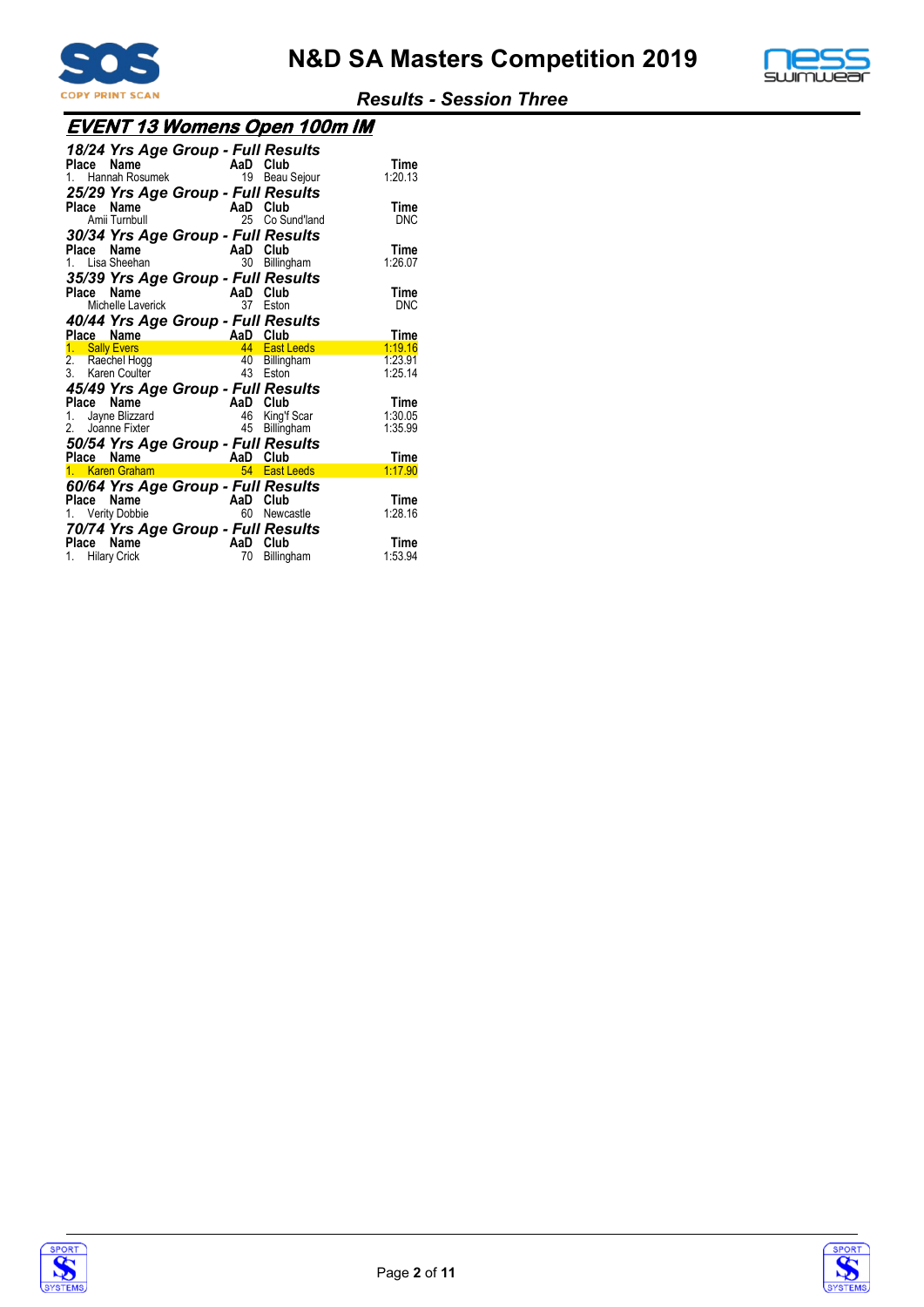



# **EVENT 14 Mens Open 100m IM**

| 18/24 Yrs Age Group - Full Results                                                        |                     | Club                          | Time               |
|-------------------------------------------------------------------------------------------|---------------------|-------------------------------|--------------------|
| <b>AaD</b><br>1. Matthew Bradley<br>2. Lucas Lowery<br>2. Lucas Lowery<br>2. Lucas Lowery |                     | Sedgefield<br>21 AJ Newcastle | 1:01.37<br>1:02.45 |
| 25/29 Yrs Age Group - Full Results                                                        |                     |                               |                    |
| Place Name<br>1. Anthony Simpson                                                          | AaD Club<br>26      | Boldon                        | Time<br>1:11.06    |
| 2. Gareth Orr                                                                             | 26                  | Co Sund'land                  | 1:22.64            |
| 35/39 Yrs Age Group - Full Results                                                        |                     |                               |                    |
| Place Name<br>1.<br><b>Nick Valetine</b>                                                  | AaD Club<br>38      | Tynemouth                     | Time<br>1:05.65    |
| 2.<br>Mark Robinson                                                                       |                     | 36 Co Sund'land               | 1:07.84            |
| Ross Canning                                                                              |                     | 37 Wear Valley                | <b>DNC</b>         |
| 40/44 Yrs Age Group - Full Results<br>Place Name                                          | AaD Club            |                               | Time               |
| 1. Phil Horner                                                                            | 41                  | Eston                         | 1:15.65            |
| 2.<br><b>Timothy Royle</b>                                                                | 41                  | Durham City                   | 1:31.07            |
| John North<br><b>Christopher Williams</b>                                                 | 43<br>44            | Tynemouth<br>Billingham       | <b>DNC</b><br>DQ   |
| 45/49 Yrs Age Group - Full Results                                                        |                     |                               |                    |
| Place<br>Name                                                                             | AaD Club            |                               | Time               |
| 1. Mike Poole<br>2.                                                                       | 47<br>47            | Darlington M<br>Scarborough   | 1:10.97<br>1:14.14 |
| Mike Draper                                                                               |                     |                               |                    |
|                                                                                           |                     |                               |                    |
| 50/54 Yrs Age Group - Full Results                                                        | AaD                 | Club                          | Time               |
| Place Name<br>1. Myles Carter                                                             | 50                  | Guisborough                   | 1:18.67            |
| 2.<br>Paul Gibson                                                                         | 54                  | Carlisle Ag                   | 1.21.49            |
| 55/59 Yrs Age Group - Full Results<br>Place Name                                          |                     |                               | Time               |
| 1. Stephen Allen                                                                          |                     | 59 East Leeds                 | 1:16.23            |
| n <b>AaD Club</b><br>ards 59 East L<br>ards 59 Gates<br>2. Michael Edwards                |                     | 59 Gates & Whick              | 1:26.85            |
| 60/64 Yrs Age Group - Full Results                                                        |                     |                               |                    |
| $\mathcal{L}^{\mathcal{L}}$<br>Place Name<br>1. Ian Longster                              | AaD Club<br>61      | Billingham                    | Time<br>1:45.25    |
| 65/69 Yrs Age Group - Full Results                                                        |                     |                               |                    |
| Place<br>Name                                                                             | AaD Club            |                               | Time               |
| 1. Peter Garland                                                                          | 65<br>65            | Hull Masters<br>Co Lincoln P  | 1:23.71<br>1:25.46 |
| 2. Ian Urquhart<br>3. David Hills                                                         | 68                  | Co Sund'land                  | 1:26.14            |
| 4. Richard Adams                                                                          |                     | 69 TransplantSC               | 2:15.19            |
| <b>Brian Taylor</b>                                                                       |                     | 69 Adwick                     | <b>DNC</b>         |
| 70/74 Yrs Age Group - Full Results<br>Place<br>Name                                       | AaD Club            |                               | Time               |
| 1. Graeme Shutt                                                                           | 70                  | Co Sund'land                  | 1:49.87            |
| 75/79 Yrs Age Group - Full Results<br><b>Name</b><br>Place                                | $AaD$ <sub>75</sub> | Club                          | Time               |



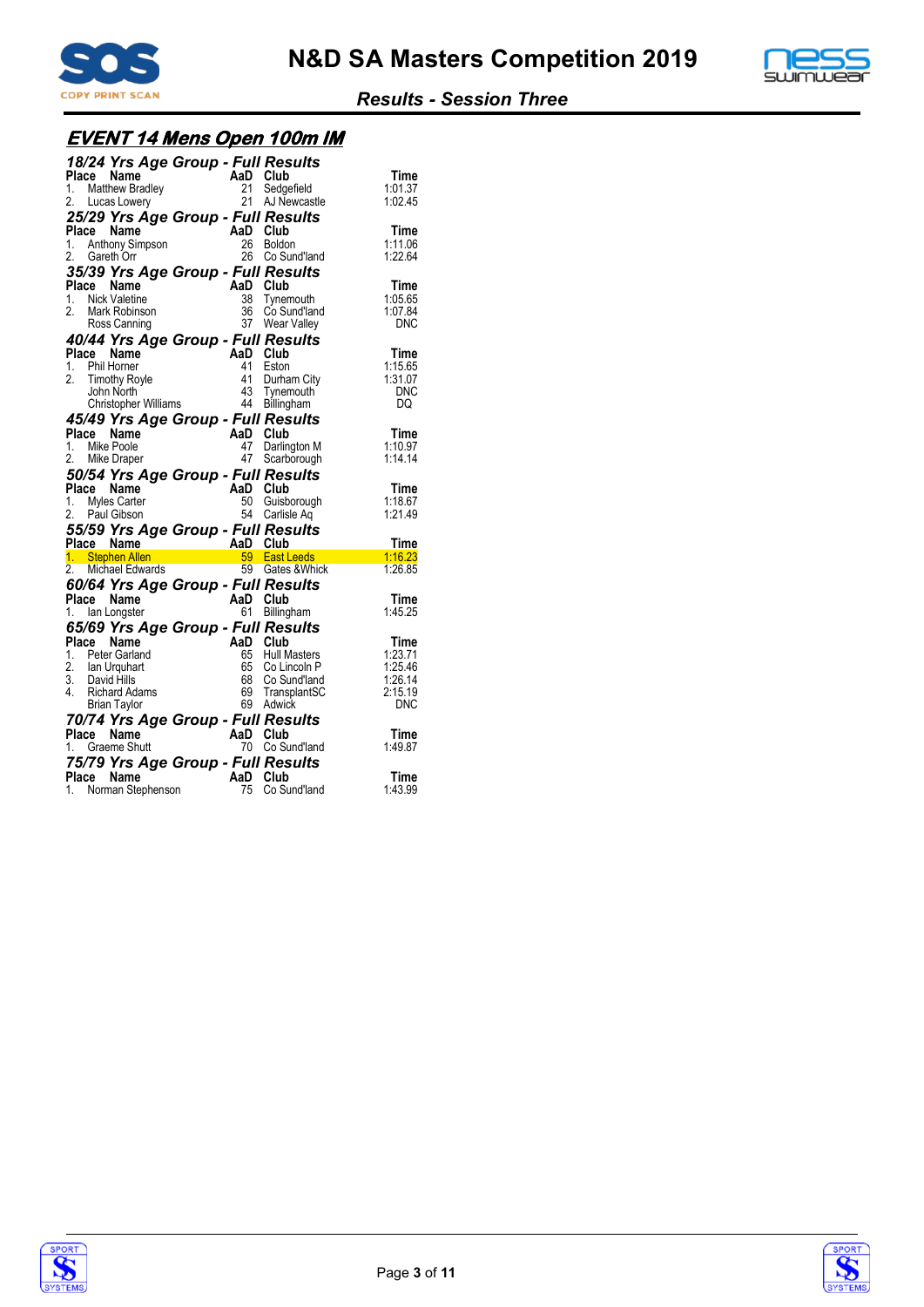



# **EVENT 15 Womens Open 50m Butterfly**

| 25/29 Yrs Age Group - Full Results<br>Name<br>Place<br>Amii Turnbull<br>1.<br>2. Rosemary Kincaid<br>3. Hannah Robson | AaD Club<br>28  | 25 Co Sund'land<br>26 Newcastle St<br>Boldon          | Time<br>32.54<br>37.51<br>38.35 |
|-----------------------------------------------------------------------------------------------------------------------|-----------------|-------------------------------------------------------|---------------------------------|
| 35/39 Yrs Age Group - Full Results                                                                                    |                 |                                                       |                                 |
| Name<br>Place<br>Michelle Laverick                                                                                    | AaD Club        | 37 Eston                                              | Time<br>DNC                     |
| 40/44 Yrs Age Group - Full Results                                                                                    |                 |                                                       |                                 |
| Name<br>Place<br>1. Susan Teale<br>2. Karen Coulter<br>3. Rebbecca Chaffer                                            | AaD<br>43<br>44 | Club<br><b>Bo Kirklees</b><br>43 Eston<br>Carlisle Ag | Time<br>30.56<br>37.00<br>49.28 |
| 45/49 Yrs Age Group - Full Results                                                                                    |                 |                                                       |                                 |
| Place<br>Name<br>1. Rachel Clinkard<br>2. Jayne Blizzard<br>3. Joanne Fixter                                          | AaD Club<br>45  | 48 Newcastle St<br>46 King'f Scar<br>Billingham       | Time<br>36.94<br>38.20<br>40.94 |
| 50/54 Yrs Age Group - Full Results                                                                                    |                 |                                                       |                                 |
| Name<br>Place<br>Jayne Simpson<br>1.                                                                                  | AaD<br>52       | Club<br><b>Boldon</b>                                 | Time<br>36.04                   |
| 55/59 Yrs Age Group - Full Results                                                                                    |                 |                                                       |                                 |
| Name<br>Place<br>Jane Teague<br>1.                                                                                    | AaD Club<br>58  | Darlington                                            | Time<br>38.20                   |
| 65/69 Yrs Age Group - Full Results<br>Name<br>Place<br>1. Sally Shields                                               | AaD<br>65       | Club<br><b>Bo Kirklees</b>                            | Time<br>39.46                   |



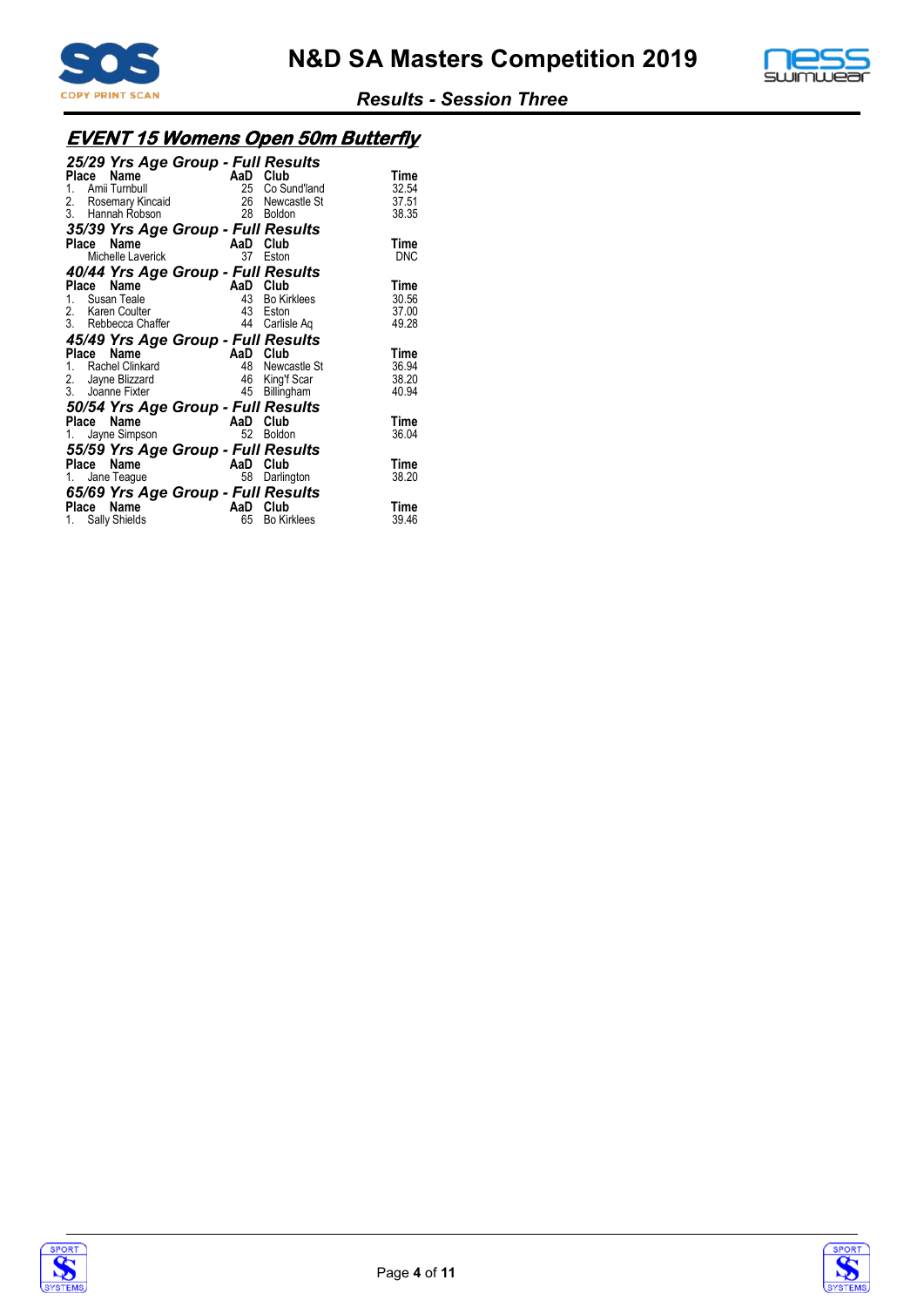



# **EVENT 16 Mens Open 50m Butterfly**

| 18/24 Yrs Age Group - Full Results                                                                                                                                                                                                                         |          |                                                |      |                |                 |
|------------------------------------------------------------------------------------------------------------------------------------------------------------------------------------------------------------------------------------------------------------|----------|------------------------------------------------|------|----------------|-----------------|
| <b>Place Name</b><br>1. Nicholas Gowland<br>2. Matthew Bradley<br>2. Matthew Bradley<br>3. Jordan Mogford<br>4. Nathan Kennedy<br>5. Andrew Armstrong<br>5. Andrew Armstrong<br>21 Boldon                                                                  |          |                                                | Cat  | Time           |                 |
|                                                                                                                                                                                                                                                            |          |                                                |      | 27.17          |                 |
|                                                                                                                                                                                                                                                            |          |                                                |      | 27.34          |                 |
|                                                                                                                                                                                                                                                            |          |                                                |      | 28.45<br>29.61 |                 |
|                                                                                                                                                                                                                                                            |          |                                                |      | 33.88          |                 |
|                                                                                                                                                                                                                                                            |          |                                                |      |                |                 |
| 25/29 Yrs Age Group - Full Results                                                                                                                                                                                                                         |          |                                                | Cat  | Time           |                 |
| <b>Place Name</b><br>1. Anthony Brown<br>2. Careth Orr and 2. Consulting                                                                                                                                                                                   |          | 28 Billingham                                  |      | 30.32          |                 |
| 2.<br>Gareth Orr                                                                                                                                                                                                                                           |          | 26 Co Sund'land                                | - 14 | 35.47          |                 |
| 35/39 Yrs Age Group - Full Results                                                                                                                                                                                                                         |          |                                                |      |                |                 |
| Place Name                                                                                                                                                                                                                                                 | AaD Club |                                                | Cat  | Time           |                 |
| <b>ce Name Filter Additional Property</b><br>Mark Robinson<br>Ross Canning<br>1.                                                                                                                                                                           |          | 36 Co Sund'land                                |      | 28.99          |                 |
| 2.<br>Ross Canning                                                                                                                                                                                                                                         |          | 37 Wear Valley                                 |      | 29.00          |                 |
| 40/44 Yrs Age Group - Full Results                                                                                                                                                                                                                         |          |                                                |      |                |                 |
| <b>Place Name</b><br>1. Ian Taylor <b>1.</b> AaD Club<br>2. Phil Horner <b>1.</b> Eston                                                                                                                                                                    |          |                                                | Cat  | Time           |                 |
|                                                                                                                                                                                                                                                            |          | 43 Darlington M                                |      | 33.32          |                 |
| Phil Horner<br>2.                                                                                                                                                                                                                                          |          | 41 Eston                                       |      | 33.65          |                 |
| John North                                                                                                                                                                                                                                                 |          | 43 Tynemouth                                   |      | <b>DNC</b>     |                 |
| 45/49 Yrs Age Group - Full Results                                                                                                                                                                                                                         |          |                                                |      |                |                 |
| Place Name                                                                                                                                                                                                                                                 |          | AaD Club                                       | Cat  | Time           |                 |
| Robert Wood                                                                                                                                                                                                                                                |          | 47 Darlington M                                |      | <b>DNC</b>     |                 |
| 50/54 Yrs Age Group - Full Results                                                                                                                                                                                                                         |          |                                                |      |                |                 |
| <b>Place Name Capacity</b><br>1. Tony Day 54 Darling<br>2. Crossnalistan                                                                                                                                                                                   |          |                                                | Cat  | Time           |                 |
| 2.<br>Graeme Liston                                                                                                                                                                                                                                        |          | 54 Darlington<br>54 Darlington<br>54 Tynemouth |      | 28.78<br>34.03 |                 |
| 3.<br>Myles Carter                                                                                                                                                                                                                                         |          | 50 Guisborough                                 |      | 36.79          |                 |
| 3. Myles Carter<br><b>55/59 Yrs Age Group - Full Results</b><br>- AaD Club<br>55/59 Yrs Age<br>Place Name<br><i>Levin Smith</i>                                                                                                                            |          |                                                |      |                |                 |
|                                                                                                                                                                                                                                                            |          | AaD Club                                       | Cat  | Time           |                 |
|                                                                                                                                                                                                                                                            |          | $55$ Newcastle St                              |      | 29.95          |                 |
| 2.<br>Jonathan Potts                                                                                                                                                                                                                                       |          |                                                |      | 30.22          |                 |
| Sean Williamson                                                                                                                                                                                                                                            |          | bb Leic ריפוואַ<br>55 unattached               |      | 35.58          |                 |
| 3. Sean Williamson<br>60/64 Yrs Age Group - Full Results<br>21355 Mama Man AaD Club                                                                                                                                                                        |          |                                                |      |                |                 |
| Ce Name<br>Martin Jennings<br>Ce Name<br>Martin Jennings<br>Guy Fawkes<br>Peter French<br>San Longster<br>Ce Stan Longster<br>Ce Stan Longster<br>Ce Stan Longster<br>Ce Stan Longster<br>Ce Stan Longster<br>Ce Stan Longster<br>Ce Stan Longster<br>Ce S |          |                                                | Cat  | Time           |                 |
| 1.                                                                                                                                                                                                                                                         |          |                                                |      | 34.30          |                 |
| 2.                                                                                                                                                                                                                                                         |          |                                                |      | 34.76          |                 |
|                                                                                                                                                                                                                                                            |          |                                                |      | 38.34<br>DNC   |                 |
|                                                                                                                                                                                                                                                            |          |                                                |      |                |                 |
| 65/69 Yrs Age Group - Full Results                                                                                                                                                                                                                         |          |                                                | Cat  | Time           |                 |
| <b>Place Name</b><br>1. David Hills<br>2. Peter Garland<br>2. Peter Garland<br>65 Hull M                                                                                                                                                                   |          | 68 Co Sund'land                                |      | 37.94          |                 |
| 2.<br>Peter Garland                                                                                                                                                                                                                                        |          | 65 Hull Masters                                |      | 38.30          |                 |
| Nick Minns<br>3.                                                                                                                                                                                                                                           |          | 66 St Felix Sch                                |      | 41.25          |                 |
| Peter Watts<br>4.                                                                                                                                                                                                                                          |          | 67 Tynemouth                                   |      | 43.55          |                 |
| 70/74 Yrs Age Group - Full Results                                                                                                                                                                                                                         |          |                                                |      |                |                 |
| Place Name                                                                                                                                                                                                                                                 | AaD Club |                                                | Cat  | Time           |                 |
| Graeme Shutt<br>1.                                                                                                                                                                                                                                         |          | 70 Co Sund'land                                |      | 49.58          |                 |
| 75/79 Yrs Age Group - Full Results                                                                                                                                                                                                                         |          |                                                |      |                |                 |
| Place Name<br>Provided and September 2015<br>Name Stephenson 75 Co Sund'land<br>Derek Robinson 75 unattached                                                                                                                                               |          |                                                |      | Time           |                 |
| 1.                                                                                                                                                                                                                                                         |          |                                                |      | 46.93          |                 |
| 2.                                                                                                                                                                                                                                                         |          |                                                |      | 47.58          |                 |
| <b>Combined Result - Multi-Disability by British Disability Points</b>                                                                                                                                                                                     |          |                                                |      |                |                 |
| Place Name                                                                                                                                                                                                                                                 |          | AaD Club                                       |      | Cat Time       | <b>BDPoints</b> |
| 1.<br>Gareth Orr                                                                                                                                                                                                                                           |          | 26 Co Sund'land                                | 14   | 35.47          | 428             |



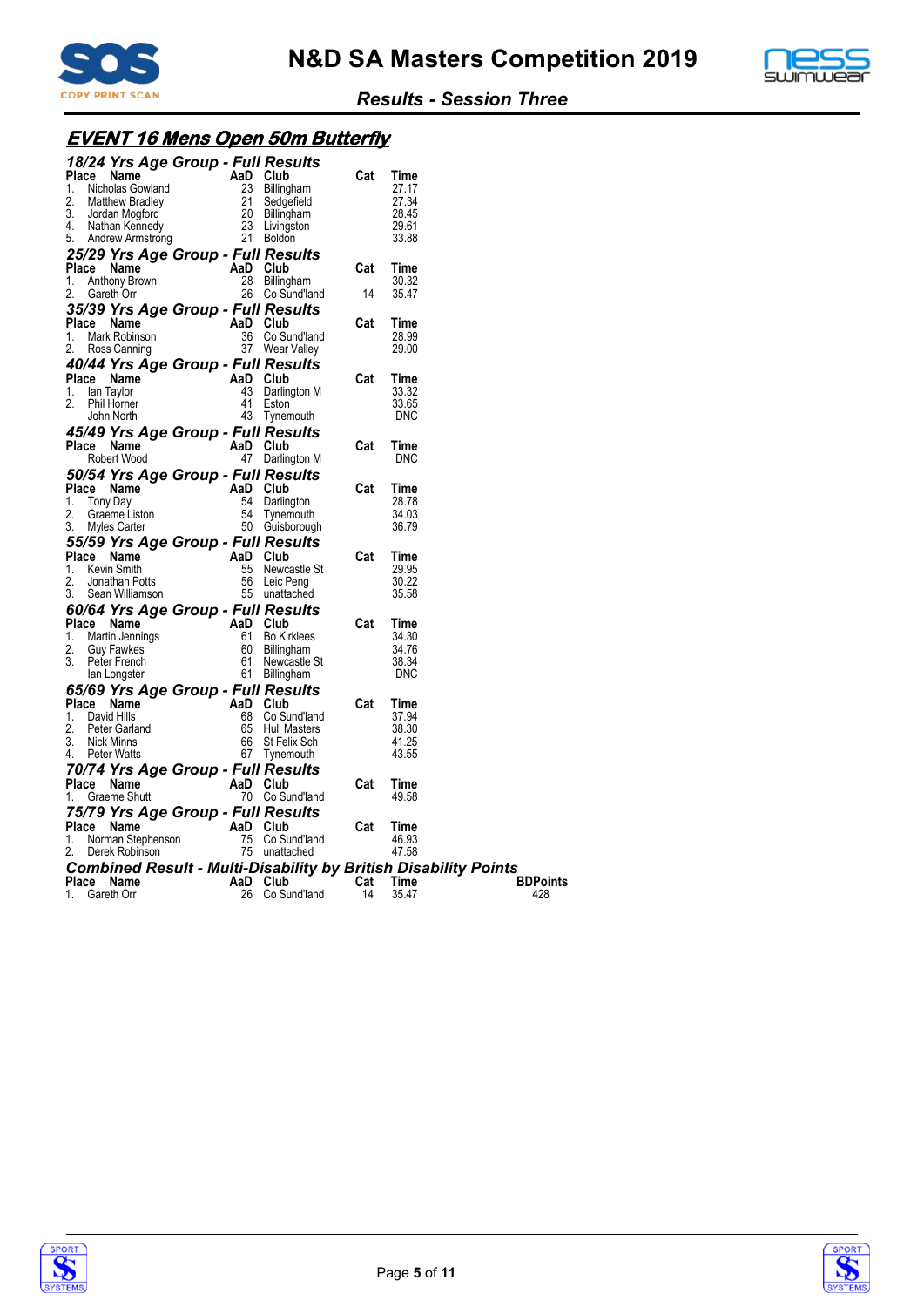



# **EVENT 17 Womens Open 100m Backstroke**

| 35/39 Yrs Age Group - Full Results |          |                |            |       |
|------------------------------------|----------|----------------|------------|-------|
| Place Name                         |          | AaD Club       | Time       | 50    |
| 1. Jenny Archer                    | 36       | <b>Blyth</b>   | 1:24.45    | 40.60 |
| 2. Lorraine Riddle                 |          | 35 Billingham  | 1:30.18    | 42.89 |
| Michelle Laverick                  | 37       | Eston          | <b>DNC</b> |       |
| 55/59 Yrs Age Group - Full Results |          |                |            |       |
| Place Name                         |          | AaD Club       | Time       | 50    |
| 1. Judith Pearson                  |          | 59 Carlisle Ag | 1:18.94    | 38.99 |
| 65/69 Yrs Age Group - Full Results |          |                |            |       |
| Place<br>Name                      | AaD Club |                | Time       | 50    |
| Noreen Edery                       | 68       | East Leeds     | <b>DNC</b> |       |



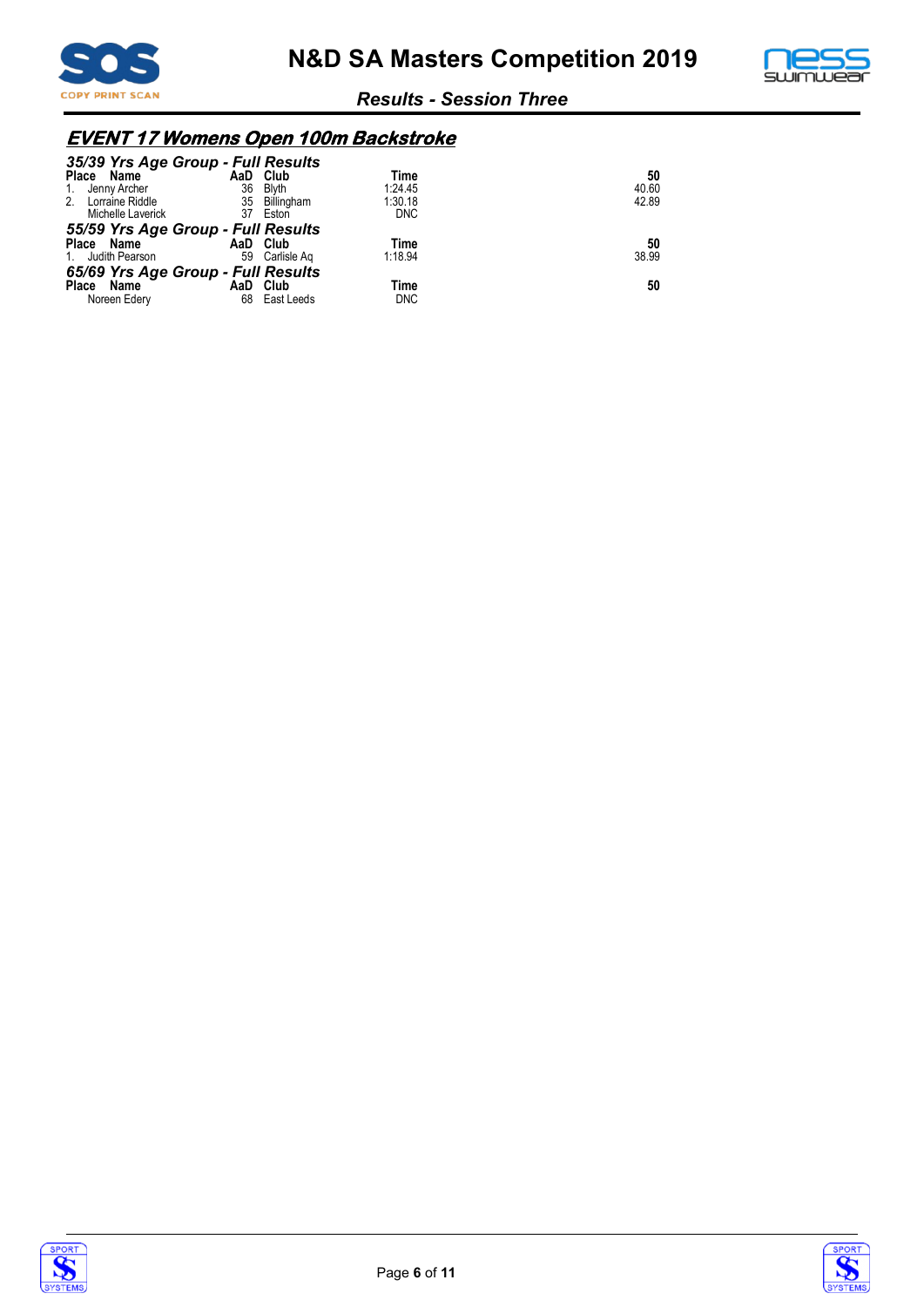



# **EVENT 18 Mens Open 100m Backstroke**

| 18/24 Yrs Age Group - Full Results      |          |                 |            |         |
|-----------------------------------------|----------|-----------------|------------|---------|
| Place Name                              |          | AaD Club        | Time       | 50      |
| Matthew Bradley<br>1.                   |          | 21 Sedgefield   | 1:02.17    | 30.26   |
| 2.<br>Lucas Lowery                      |          | 21 AJ Newcastle | 1:05.26    | 31.13   |
| 25/29 Yrs Age Group - Full Results      |          |                 |            |         |
| Place Name                              |          | AaD Club        | Time       | 50      |
| Conor Crozier<br>1.                     | 27       | Co Sund'land    | 1:08.82    | 31.77   |
| 35/39 Yrs Age Group - Full Results      |          |                 |            |         |
| <b>Example 2</b> AaD Club<br>Place Name |          |                 | Time       | 50      |
| Nick Valetine<br>1.                     |          | 38 Tynemouth    | 1:06.81    | 32.79   |
| Ross Canning                            |          | 37 Wear Valley  | <b>DNC</b> |         |
| 40/44 Yrs Age Group - Full Results      |          |                 |            |         |
| Place Name                              |          | AaD Club        | Time       | 50      |
| 1. Phil Horner                          |          | 41 Eston        | 1:23.73    | 39.85   |
| 50/54 Yrs Age Group - Full Results      |          |                 |            |         |
| Place Name<br><b>Example 2</b> AaD Club |          |                 | Time       | 50      |
| David Chaney<br>1.                      | 51       | Gates &Whick    | 1:11.97    | 34.20   |
| 2. Paul Gibson                          |          | 54 Carlisle Ag  | 1:24.54    | 41.36   |
| 60/64 Yrs Age Group - Full Results      |          |                 |            |         |
| <b>Example 2</b> AaD Club<br>Place Name |          |                 | Time       | 50      |
| Gordon Dickinson                        |          | 60 Ashington    | 1:50.10    | 51.40   |
| Peter French                            | 61       | Newcastle St    | <b>DNC</b> |         |
| 70/74 Yrs Age Group - Full Results      |          |                 |            |         |
| Place Name                              | AaD Club |                 | Time       | 50      |
| Graeme Shutt                            | 70       | Co Sund'land    | 2:05.21    | 1:00.36 |
| Barry Robinson                          | 71       | Co Sund'land    | <b>DNC</b> |         |



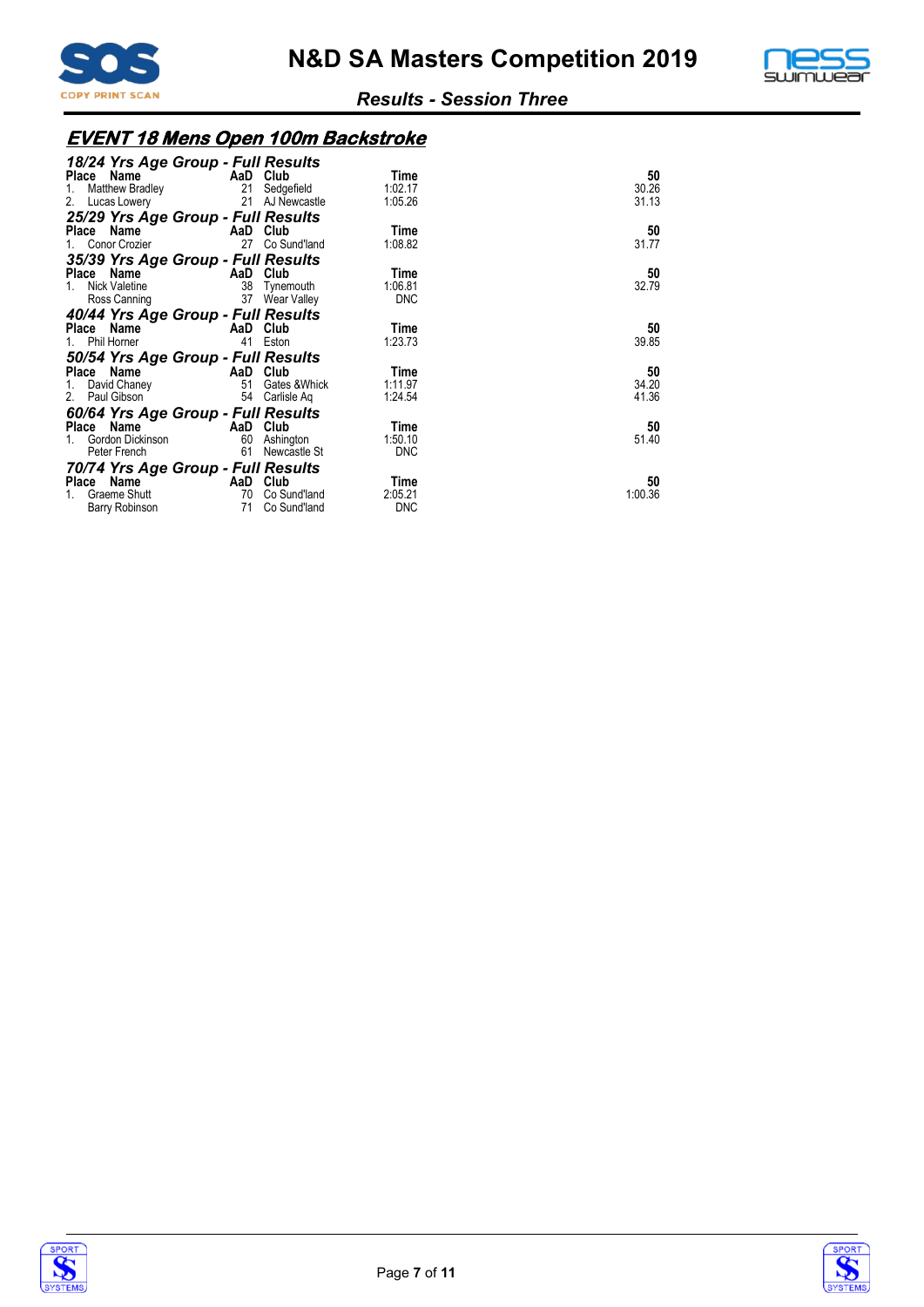



# **EVENT 19 Womens Open 50m Breaststroke**

| 18/24 Yrs Age Group - Full Results                           |          |                |            |
|--------------------------------------------------------------|----------|----------------|------------|
|                                                              | AaD      | Club           | Time       |
| rece <b>ivame</b><br>1. Hannah Rosumek<br><b>05</b> 15 15 16 |          | 19 Beau Sejour | 40.22      |
| 25/29 Yrs Age Group - Full Results                           |          |                |            |
| Place Name                                                   | AaD Club |                | Time       |
| 1. Amii Turnbull                                             | 25       | Co Sund'land   | 38.65      |
| 2. Hannah Robson                                             | 28.      | Boldon         | 45.58      |
| 30/34 Yrs Age Group - Full Results                           |          |                |            |
| Place Name                                                   | AaD Club |                | Time       |
| 1. Lisa Sheehan                                              | 30       |                | 45.21      |
|                                                              |          | Billingham     |            |
| 40/44 Yrs Age Group - Full Results                           |          |                |            |
| Place Name                                                   | AaD Club |                | Time       |
| 1. Karen Coulter                                             | 43       | Eston          | 45.99      |
| 45/49 Yrs Age Group - Full Results                           |          |                |            |
| Place Name                                                   | AaD Club |                | Time       |
| 1. Joanne Smith                                              | 48       | <b>Boldon</b>  | 49.14      |
| 2. Louise McLellan                                           | 49       | Co Sund'land   | 58.02      |
| 60/64 Yrs Age Group - Full Results                           |          |                |            |
| Place Name                                                   | AaD Club |                | Time       |
| <b>Verity Dobbie</b>                                         | 60       | Newcastle      | <b>DNC</b> |
|                                                              |          |                |            |
| 65/69 Yrs Age Group - Full Results                           |          |                |            |
| Name<br>Place                                                | AaD Club |                | Time       |
|                                                              |          |                | 41.87      |
|                                                              |          |                | 50.19      |
| 70/74 Yrs Age Group - Full Results                           |          |                |            |
| Name<br>Place                                                | AaD Club |                | Time       |
| 1. Hilary Crick                                              | 70       | Billingham     | 52.00      |



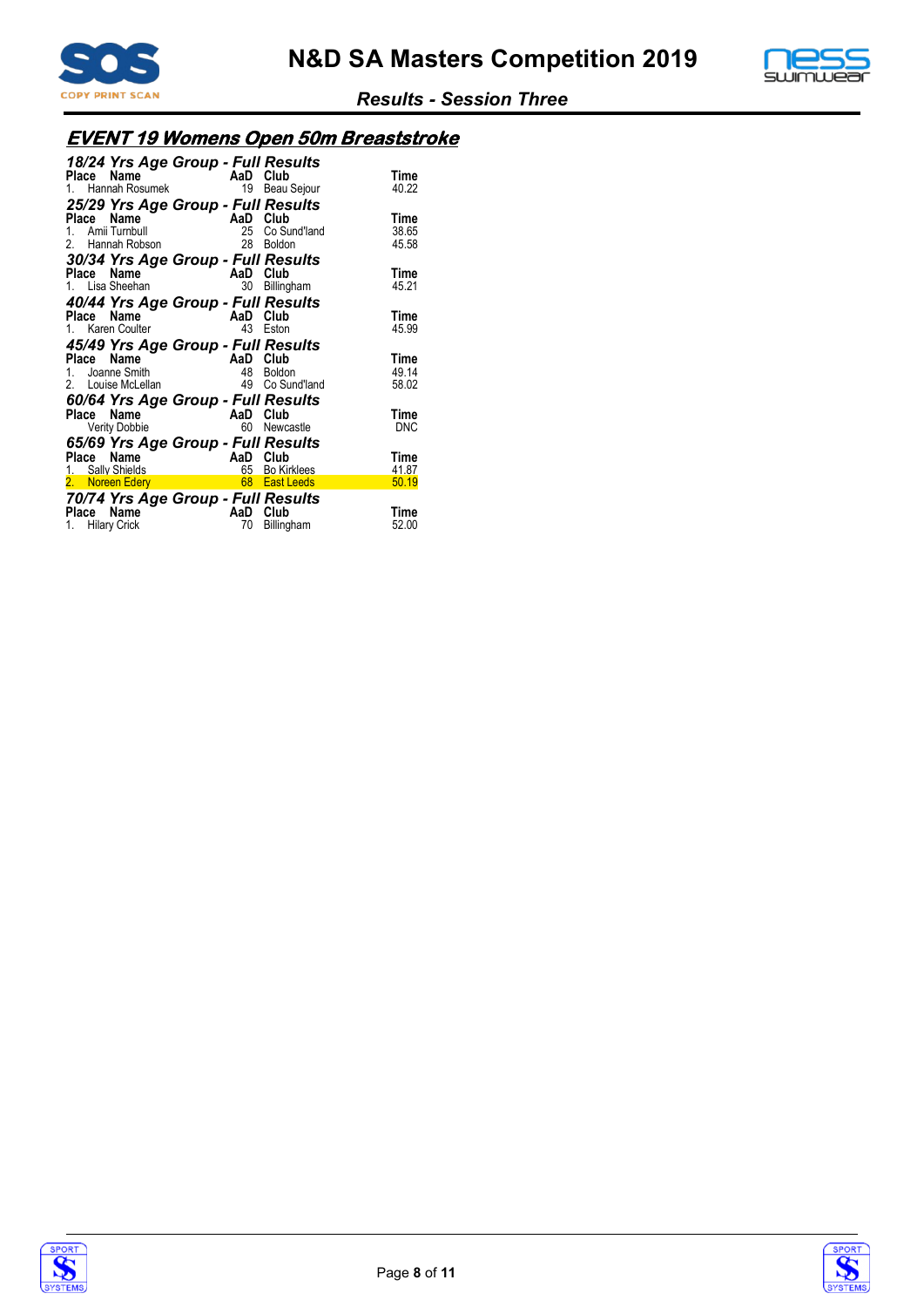



# **EVENT 20 Mens Open 50m Breaststroke**

|    |       | 18/24 Yrs Age Group - Full Results                                              |                      |                     |                       |
|----|-------|---------------------------------------------------------------------------------|----------------------|---------------------|-----------------------|
|    | Place | Name                                                                            | AaD Club             |                     | Time                  |
| 1. |       | Matthew Bradley                                                                 | 21                   | Sedgefield          | 31.77                 |
| 2. |       | Jordan Mogford                                                                  | 20                   | Billingham          | 33.07                 |
|    |       |                                                                                 | 21                   | AJ Newcastle        | 33.10                 |
|    |       | 3. Lucas Lowery<br>4. Nathan Kennedy                                            | 23                   | Livingston          | 36.20                 |
|    |       |                                                                                 |                      |                     |                       |
|    |       | 25/29 Yrs Age Group - Full Results                                              |                      |                     |                       |
|    | Place | Name                                                                            | AaD Club             |                     | Time                  |
|    |       | 1. Gareth Orr                                                                   | 26                   | Co Sund'land        | 43.75                 |
|    |       | 30/34 Yrs Age Group - Full Results                                              |                      |                     |                       |
|    |       | Place Name                                                                      | AaD Club             |                     | Time                  |
| 1. |       | Shaun Robb                                                                      | 30                   | Durham City         | 37.64                 |
|    |       | lain Hodgson                                                                    |                      | 30 Darlington       | DNC                   |
|    |       | 35/39 Yrs Age Group - Full Results                                              |                      |                     |                       |
|    |       | Place Name                                                                      | AaD Club             |                     | Time                  |
|    |       | 1. Mark Robinson                                                                | 36                   | Co Sund'land        | 33.46                 |
| 2. |       | Graham Kennedy                                                                  | 35                   | Boldon              | 36.26                 |
|    |       | 3. Ross Canning<br>4. David Charlton                                            | 37                   | Wear Valley         | 36.41                 |
|    |       |                                                                                 |                      | Boldon              | 39.62                 |
|    |       | 5. Christopher Smails                                                           | $\frac{38}{37}$      | Darlington M        | 52.06                 |
|    |       | 40/44 Yrs Age Group - Full Results                                              |                      |                     |                       |
|    |       | 1. Christopher Williams<br>1. Christopher Williams 44 Billing<br>2. Phil Horner |                      |                     | Time                  |
|    |       |                                                                                 |                      | Billingham          | 38.05                 |
|    |       |                                                                                 |                      | Eston               | 38.19                 |
|    |       | 3. Timothy Royle                                                                | 41                   | Durham City         | 41.57                 |
|    |       |                                                                                 |                      |                     |                       |
|    |       | 45/49 Yrs Age Group - Full Results                                              |                      |                     |                       |
|    |       | Place Name                                                                      | AaD Club             |                     | Time                  |
|    |       |                                                                                 |                      |                     |                       |
| 1. |       | Alan Weddell                                                                    | 47                   | Ashington           | 38.15                 |
| 2. |       | Tim Lowes                                                                       | 49                   | Stokesley           | 38.99                 |
|    |       |                                                                                 |                      |                     |                       |
|    |       | 50/54 Yrs Age Group - Full Results<br>Place Name                                | AaD Club             |                     | Time                  |
|    |       |                                                                                 | 51                   | Gates & Whick       | 36.81                 |
| 2. |       | 1. David Chaney<br>Myles Carter                                                 | 50                   | Guisborough         | 36.98                 |
|    |       | 3. Nick Holford                                                                 |                      | 54 unattached       | 41.93                 |
|    |       |                                                                                 |                      |                     |                       |
|    |       | 55/59 Yrs Age Group - Full Results                                              |                      |                     |                       |
|    |       | Place Name                                                                      |                      |                     | Time                  |
|    |       | 1. Kevin Smith                                                                  | AaD Club<br>55 Newca | 55 Newcastle St     | 37.01                 |
|    |       | 2. Stephen Allen i The                                                          |                      | 59 East Leeds       | <u>a Tan</u><br>39.28 |
|    |       | 60/64 Yrs Age Group - Full Results                                              |                      |                     |                       |
|    |       | Place Name                                                                      | AaD Club             |                     | Time                  |
|    |       | 1. Martin Jennings                                                              | 61                   | <b>Bo Kirklees</b>  | 36.07                 |
|    |       | 65/69 Yrs Age Group - Full Results                                              |                      |                     |                       |
|    |       | Place Name                                                                      | AaD                  | Club                | Time                  |
|    |       | 1. Peter Garland                                                                | 65                   | <b>Hull Masters</b> | 40.23                 |
| 2. |       | David Hills                                                                     | 68                   | Co Sund'land        | 43.48                 |
| 3. |       | <b>Peter Watts</b>                                                              | 67                   | Tynemouth           | 45.06                 |
| 4. |       | Richard Adams                                                                   | 69                   | TransplantSC        | 55.70                 |
|    |       | <b>Brian Taylor</b>                                                             |                      | 69 Adwick           | <b>DNC</b>            |
|    |       | 70/74 Yrs Age Group - Full Results                                              |                      |                     |                       |
|    |       | Place Name                                                                      | AaD Club             |                     | Time                  |
|    |       | 1. Graeme Shutt                                                                 |                      | 70 Co Sund'land     | 59.15                 |
|    |       |                                                                                 |                      |                     |                       |
|    |       | 75/79 Yrs Age Group - Full Results                                              |                      |                     |                       |
|    |       | Place Name<br>1. Norman Stephenson                                              | AaD Club<br>75       | Co Sund'land        | Time<br>47.77         |



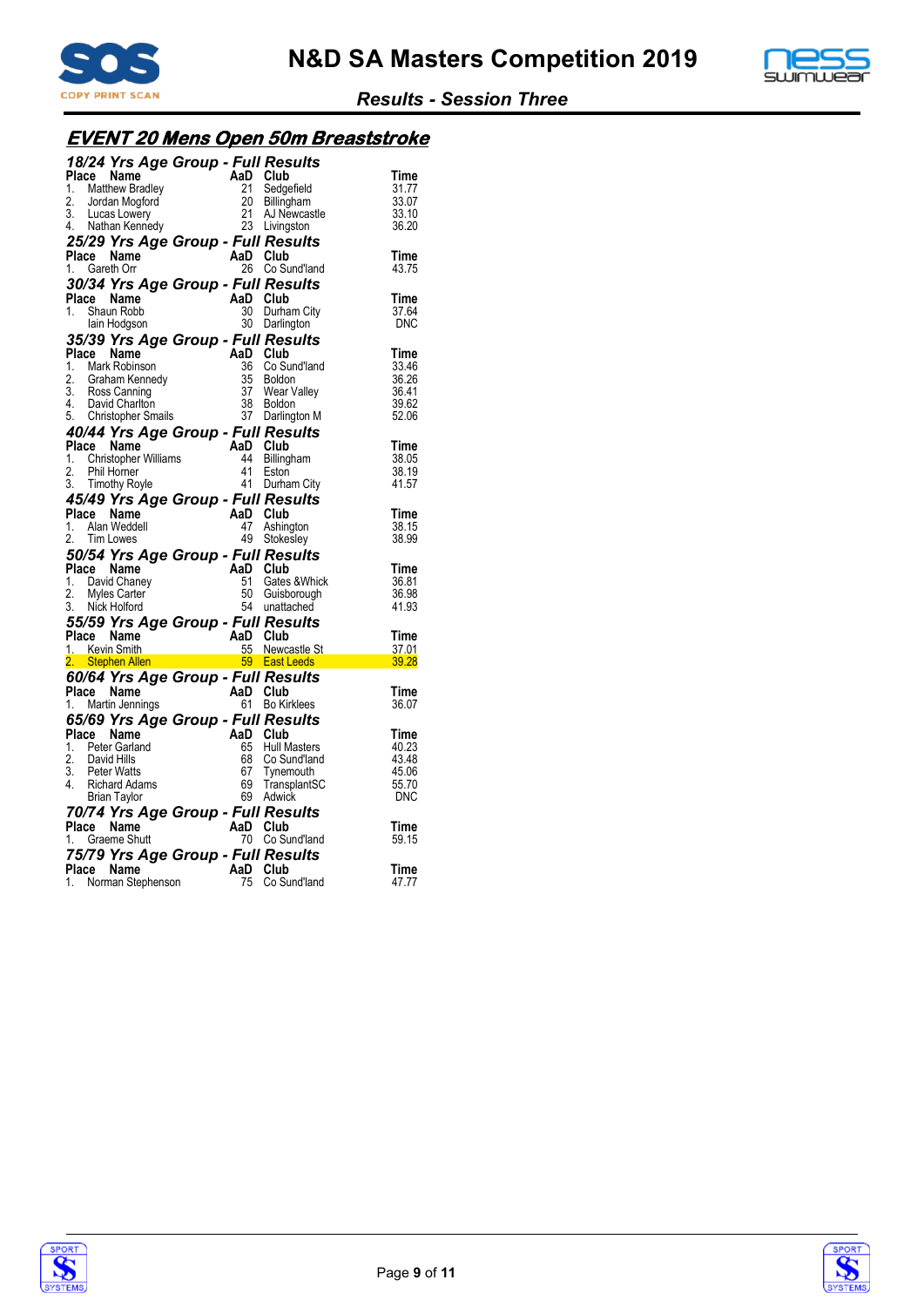



# **EVENT 21 Womens Open 100m Freestyle**

| 18/24 Yrs Age Group - Full Results<br>Place Name<br>Hannah Rosumek<br>1.<br>2.<br>Imogen Fife                           | 23                         | AaD Club<br>19 Beau Sejour<br>Co Sund'land                 | Time<br>1:11.09<br>1:31.91               | 50 |
|-------------------------------------------------------------------------------------------------------------------------|----------------------------|------------------------------------------------------------|------------------------------------------|----|
| 25/29 Yrs Age Group - Full Results<br>Place<br>Name<br>Rosemary Kincaid                                                 | 26                         | AaD Club<br>Newcastle St                                   | Time<br>1:10.73                          | 50 |
| 35/39 Yrs Age Group - Full Results<br>Place Name<br>Jenny Archer<br>1.<br>2.<br>Lorraine Riddle<br>Michelle Laverick    | AaD Club<br>36<br>35<br>37 | Blyth<br>Billingham<br>Eston                               | Time<br>1:14.28<br>1:19.02<br><b>DNC</b> | 50 |
| 40/44 Yrs Age Group - Full Results<br><b>Place</b><br>Name<br>Susan Teale                                               | AaD Club<br>43             | <b>Bo Kirklees</b>                                         | Time<br>1:02.79                          | 50 |
| 2.<br><b>Sally Evers</b><br>3.<br>Raechel Hogg<br>4.<br>Karen Coulter<br>Rebbecca Chaffer<br>5.                         | 40                         | 44 East Leeds<br>Billingham<br>43 Eston<br>44 Carlisle Aq  | 1:08.14<br>1:12.74<br>1:14.24<br>1:22.81 |    |
| 45/49 Yrs Age Group - Full Results<br>Place Name<br>Jayne Blizzard<br>1.<br>2.<br>Rachel Clinkard<br>Stefanie Cappleman | 48<br>49                   | AaD Club<br>46 King'f Scar<br>Newcastle St<br>RichmondDale | Time<br>1:14.00<br>1:14.23<br>1:22.06    | 50 |
| 55/59 Yrs Age Group - Full Results<br>Place<br>Name<br>Judith Pearson<br>Jane Teague<br>2.                              | 59<br>58                   | AaD Club<br>Carlisle Aq<br>Darlington                      | Time<br>1:08.47<br>1:12.64               | 50 |
| 60/64 Yrs Age Group - Full Results<br>Place Name<br>Joan Edwards<br>65/69 Yrs Age Group - Full Results                  | AaD Club<br>61             | Gates & Whick                                              | Time<br>1:14.00                          | 50 |
| Name<br><b>Place</b><br>Sally Shields<br>2.<br>Lindy Woodrow                                                            | AaD Club<br>65<br>65       | <b>Bo Kirklees</b><br>Co Sund'land                         | Time<br>1:20.54<br>1:41.66               | 50 |